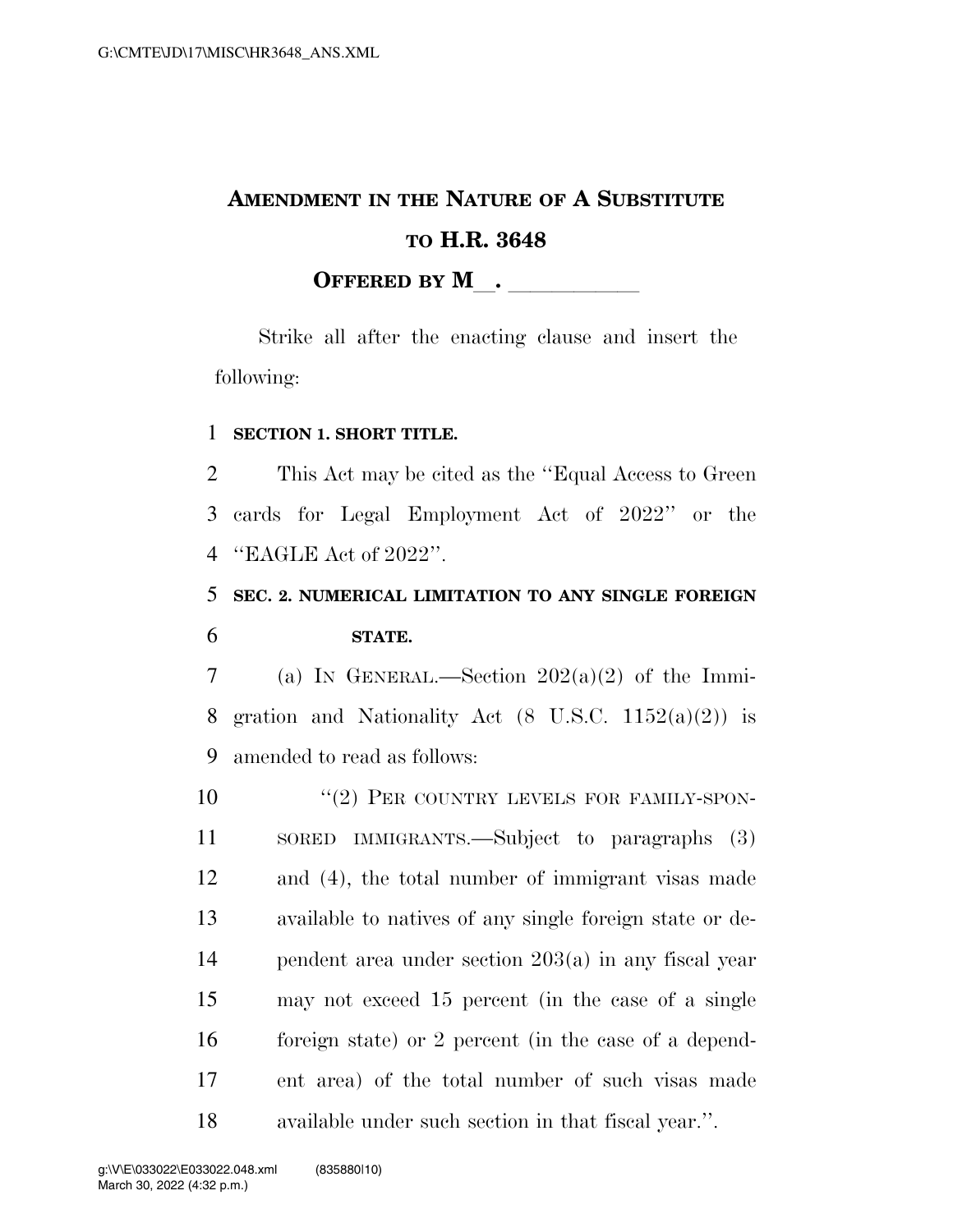(b) CONFORMING AMENDMENTS.—Section 202 of such Act (8 U.S.C. 1152) is amended—

| 3              | $(1)$ in subsection $(a)$ —                                      |
|----------------|------------------------------------------------------------------|
| $\overline{4}$ | $(A)$ in paragraph $(3)$ , by striking "both"                    |
| 5              | subsections (a) and (b) of section $203"$ and in-                |
| 6              | serting "section $203(a)$ "; and                                 |
| $\overline{7}$ | $(B)$ by striking paragraph $(5)$ ; and                          |
| 8              | $(2)$ by amending subsection (e) to read as fol-                 |
| 9              | lows:                                                            |
| 10             | "(e) SPECIAL RULES FOR COUNTRIES AT CEILING.—                    |
|                | 11 If the total number of immigrant visas made available         |
|                | 12 under section $203(a)$ to natives of any single foreign state |
|                | 13 or dependent area will exceed the numerical limitation        |

14 specified in subsection  $(a)(2)$  in any fiscal year, immigrant 15 visas shall be allotted to such natives under section  $203(a)$  (to the extent practicable and otherwise consistent with this section and section 203) in a manner so that, except as provided in subsection (a)(4), the proportion of the visas made available under each of paragraphs (1) through 20 (4) of section  $203(a)$  is equal to the ratio of the total visas made available under the respective paragraph to the total visas made available under section 203(a).''.

 (c) COUNTRY-SPECIFIC OFFSET.—Section 2 of the Chinese Student Protection Act of 1992 (8 U.S.C. 1255 note) is amended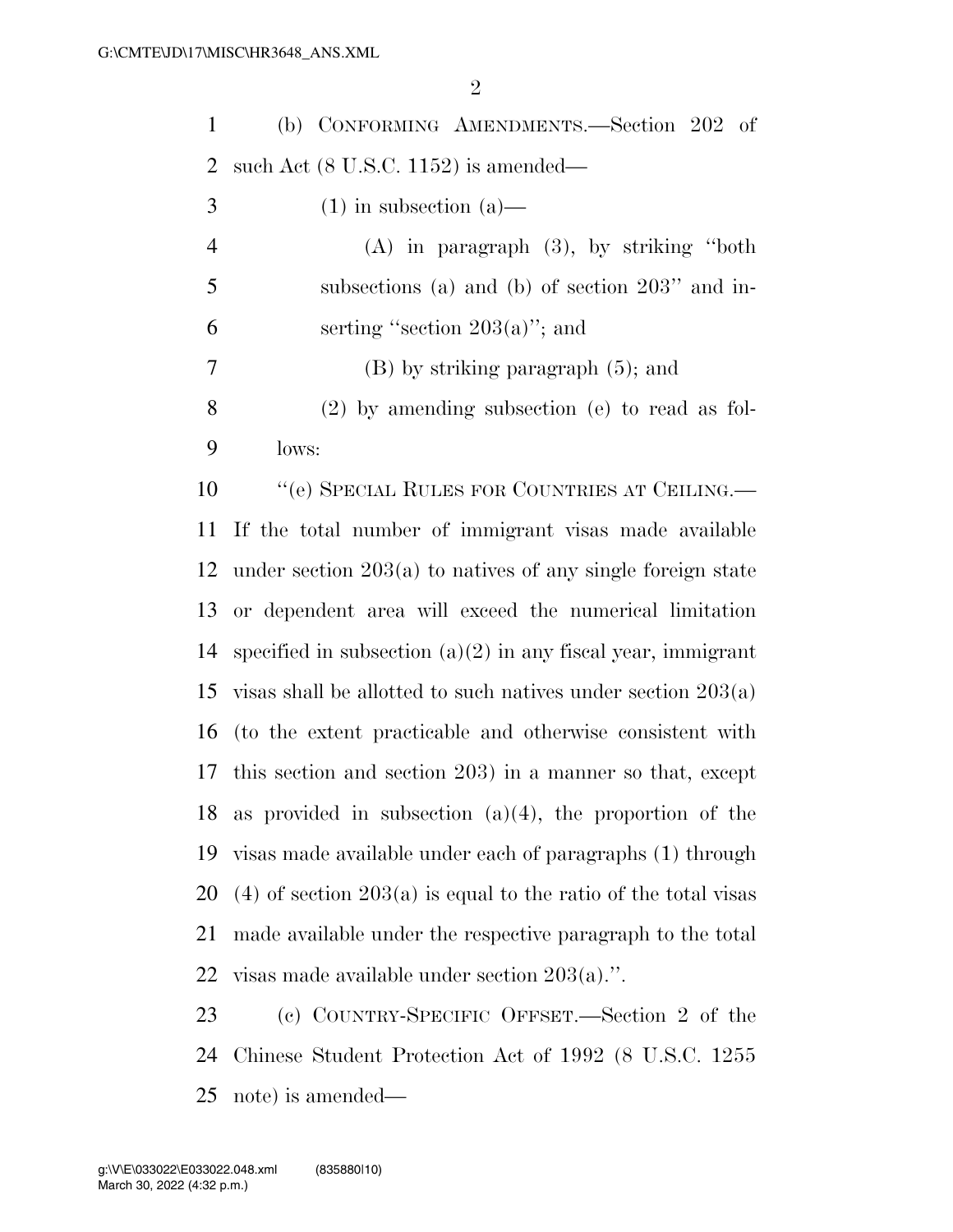(1) in subsection (a), by striking ''(as defined 2 in subsection  $(e)$ <sup>"</sup>;

- (2) by striking subsection (d); and
- (3) by redesignating subsection (e) as sub-section (d).

 (d) APPLICATION.—The amendments made by this section shall apply beginning on the date that is the first day of the second fiscal year beginning after the date of the enactment of this Act.

 (e) TRANSITION RULES FOR EMPLOYMENT-BASED IMMIGRANTS.—Notwithstanding title II of the Immigra- tion and Nationality Act (8 U.S.C. 1151 et seq.), the fol- lowing transition rules shall apply to employment-based immigrants, beginning on the date referred to in sub-section (d):

 (1) RESERVED VISAS FOR LOWER ADMISSION 17 STATES.—

18 (A) IN GENERAL.—For the first nine fiscal years after the date referred to in subsection (d), immigrant visas under each of paragraphs 21 (2) and (3) of section 203(b) of the Immigra-22 tion and Nationality Act (8 U.S.C. 1153(b)) shall be reserved and allocated to immigrants who are natives of a foreign state or dependent area that is not one of the two foreign states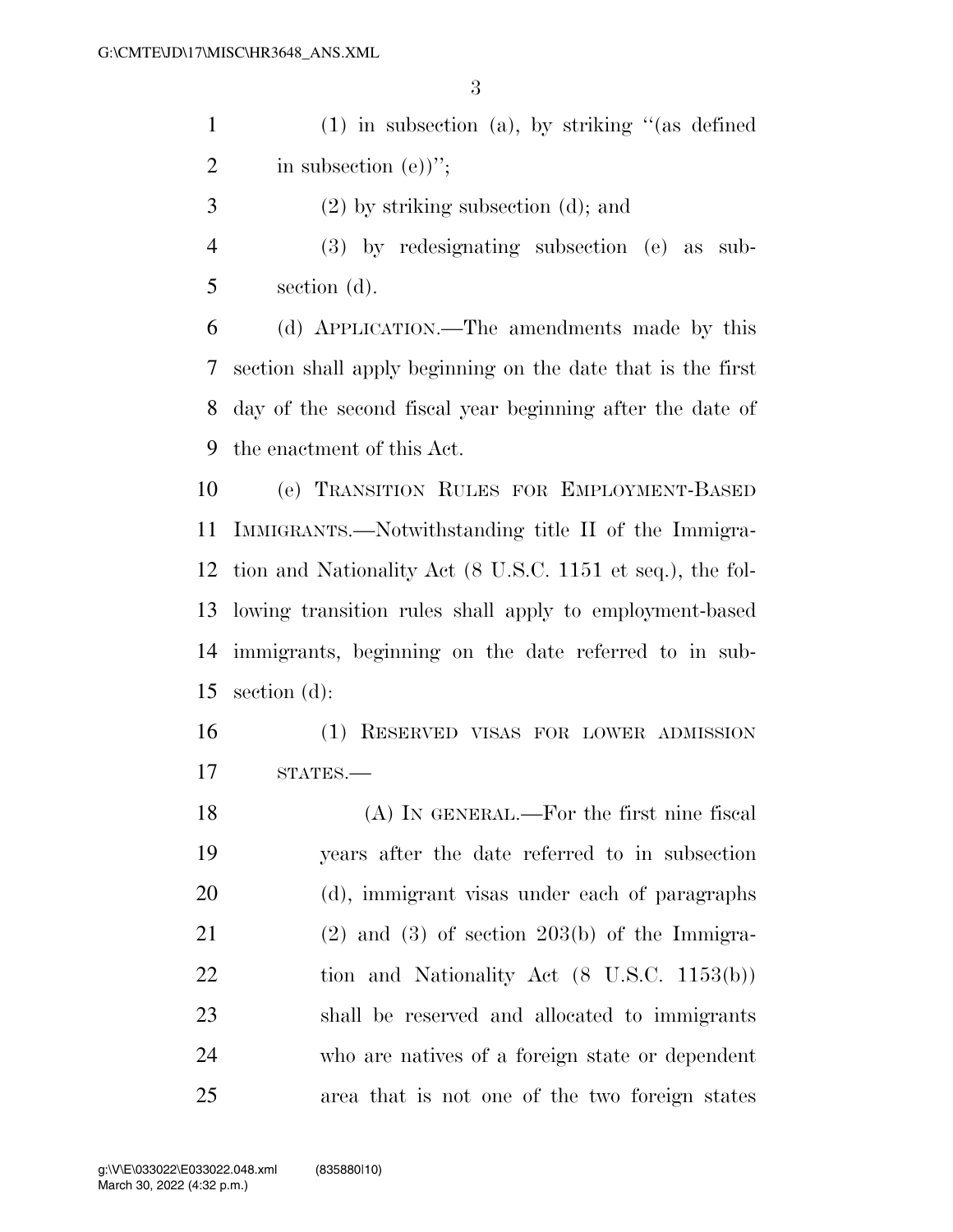| $\mathbf{1}$   | or dependent areas with the highest demand for        |
|----------------|-------------------------------------------------------|
| $\overline{2}$ | immigrant visas as follows:                           |
| 3              | (i) For the first fiscal year after such              |
| $\overline{4}$ | date, 30 percent of such visas.                       |
| 5              | (ii) For the second fiscal year after                 |
| 6              | such date, 25 percent of such visas.                  |
| 7              | (iii) For the third fiscal year after                 |
| 8              | such date, 20 percent of such visas.                  |
| 9              | (iv) For the fourth fiscal year after                 |
| 10             | such date, 15 percent of such visas.                  |
| 11             | (v) For the fifth and sixth fiscal years              |
| 12             | after such date, 10 percent of such visas.            |
| 13             | (vi) For the seventh, eighth, and                     |
| 14             | ninth fiscal years after such date, 5 per-            |
| 15             | cent of such visas.                                   |
| 16             | (B) ADDITIONAL RESERVED VISAS<br>$_{\rm FOR}$         |
| 17             | NEW ARRIVALS.—For each of the first nine fis-         |
| 18             | cal years after the date referred to in subsection    |
| 19             | $(d)$ , an additional 5.75 percent of the immi-       |
| 20             | grant visas made available under each of para-        |
| 21             | graphs $(2)$ and $(3)$ of section $203(b)$ of the Im- |
| 22             | migration and Nationality Act (8 U.S.C.               |
| 23             | $(1153(b))$ shall be allocated to immigrants who      |
| 24             | are natives of a foreign state or dependent area      |
| 25             | that is not one of the two foreign states or de-      |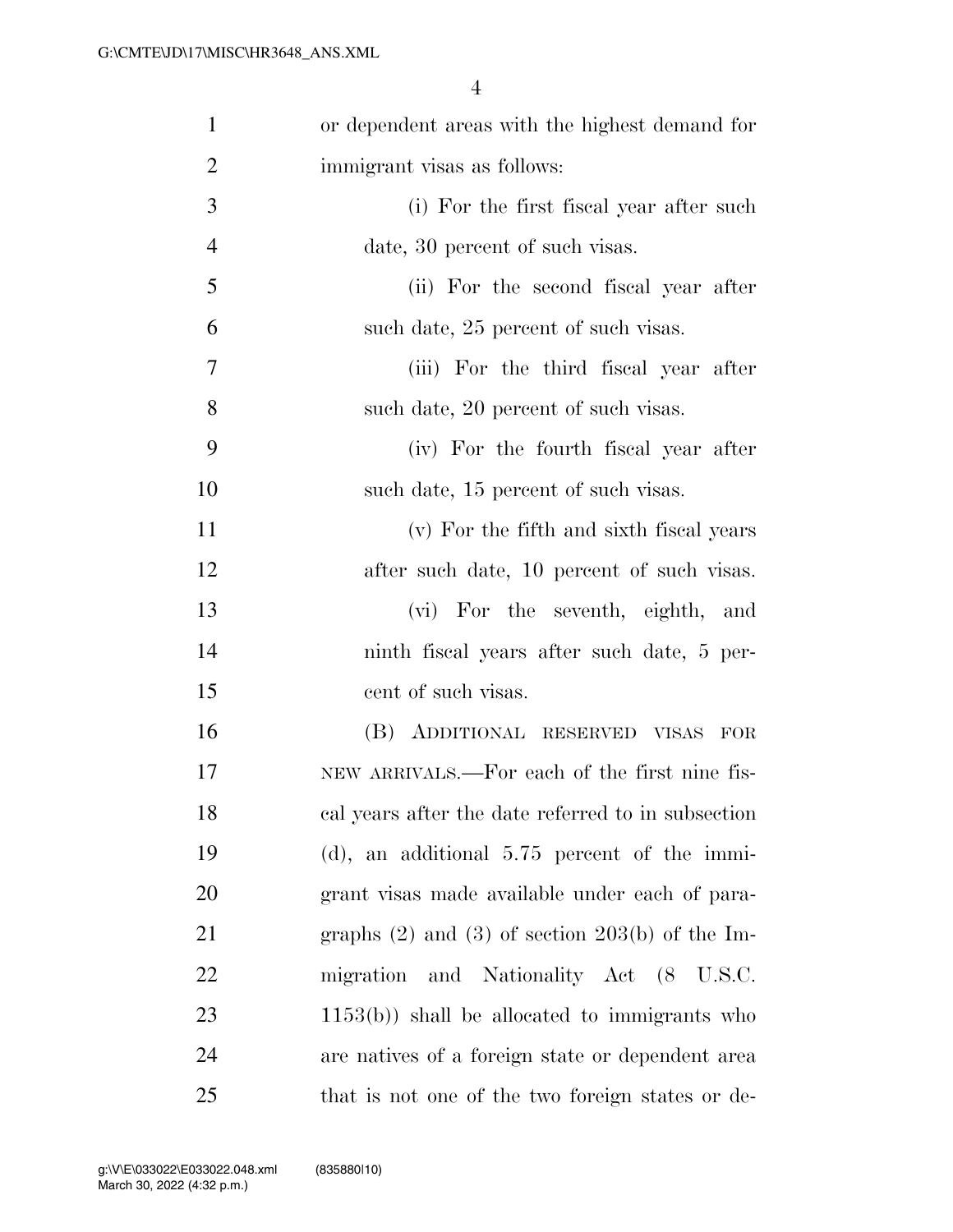pendent areas with the highest demand for im- migrant visas. Such additional visas shall be al- located in the following order of priority: (i) FAMILY MEMBERS ACCOMPANYING OR FOLLOWING TO JOIN.—Visas reserved under this subparagraph shall be allocated

 to family members described in section 203(d) of the Immigration and Nationality 9 Act  $(8 \text{ U.S.C. } 1153(\text{d}))$  who are accom- panying or following to join a principal beneficiary who is in the United States and has been granted an immigrant visa or ad- justment of status to lawful permanent residence under paragraph (2) or (3) of section 203(b) of the Immigration and Na-16 tionality Act (8 U.S.C. 1153(b)).

 (ii) NEW PRINCIPAL ARRIVALS.—If at 18 the end of the second quarter of any fiscal year, the total number of visas reserved under this subparagraph exceeds the num- ber of qualified immigrants described in clause (i), such visas may also be allocated, for the remainder of the fiscal year, to in- dividuals (and their family members de-scribed in section 203(d) of the Immigra-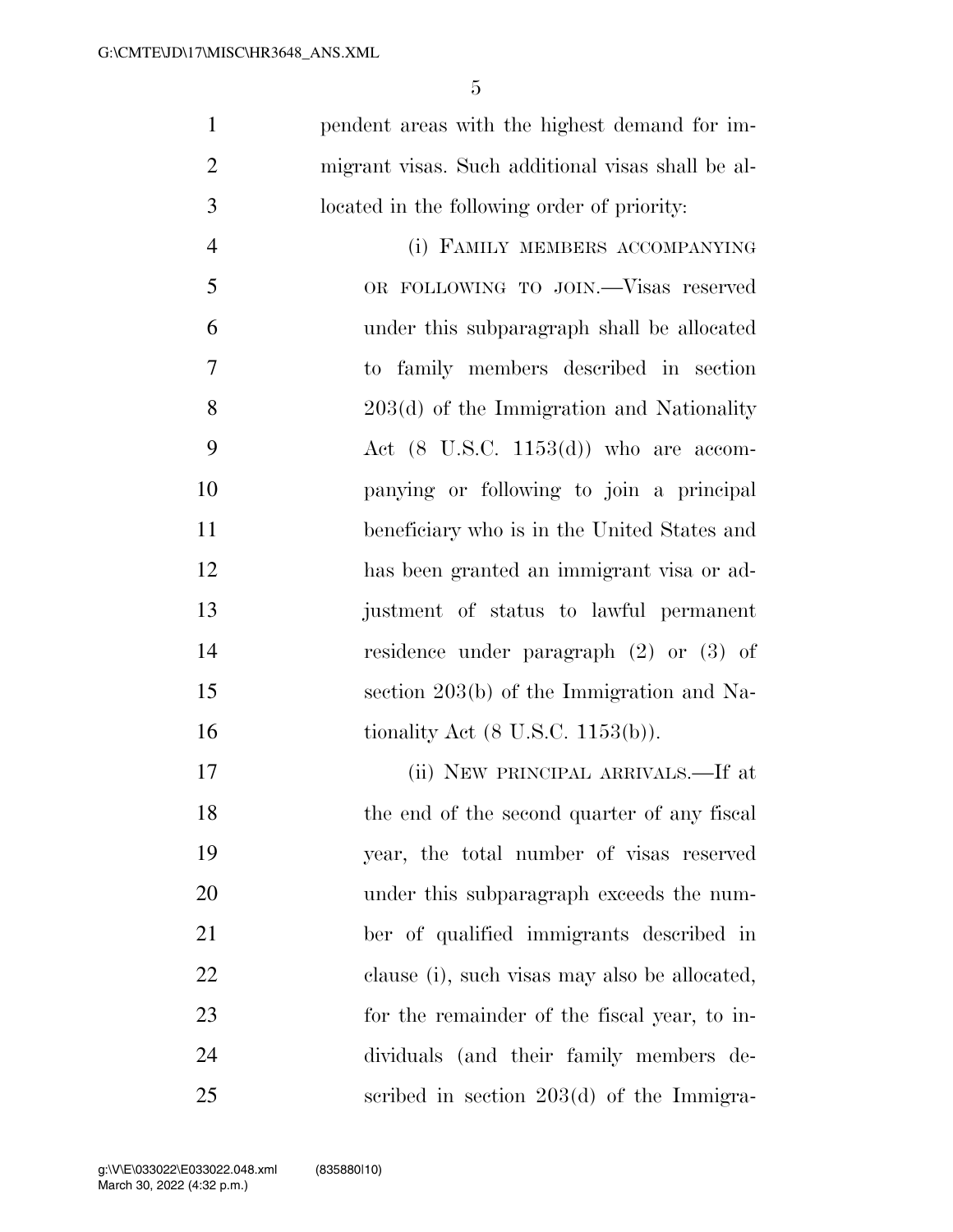| $\mathbf{1}$   | and Nationality Act (8 U.S.C.<br>tion                 |
|----------------|-------------------------------------------------------|
| $\overline{2}$ | $(1153(d)))$ who are seeking an immigrant             |
| 3              | visa under paragraph $(2)$ or $(3)$ of section        |
| $\overline{4}$ | 203(b) of the Immigration and Nationality             |
| 5              | Act $(8 \text{ U.S.C. } 1153(b))$ to enter the United |
| 6              | States as new immigrants, and who have                |
| 7              | not resided or worked in the United States            |
| 8              | at any point in the four-year period imme-            |
| 9              | diately preceding the filing of the immi-             |
| 10             | grant visa petition.                                  |
| 11             | (iii) OTHER NEW ARRIVALS.—If at                       |
| 12             | the end of the third quarter of any fiscal            |
| 13             | year, the total number of visas reserved              |
| 14             | under this subparagraph exceeds the num-              |
| 15             | ber of qualified immigrants described in              |
| 16             | clauses (i) and (ii), such visas may be also          |
| 17             | be allocated, for the remainder of the fiscal         |
| 18             | year, to other individuals (and their family          |
| 19             | members described in section $203(d)$ of the          |
| 20             | Immigration and Nationality Act (8 U.S.C.             |
| 21             | $(1153(d)))$ who are seeking an immigrant             |
| 22             | visa under paragraph $(2)$ or $(3)$ of section        |
| 23             | 203(b) of the Immigration and Nationality             |
| 24             | Act $(8 \text{ U.S.C. } 1153(b))$ .                   |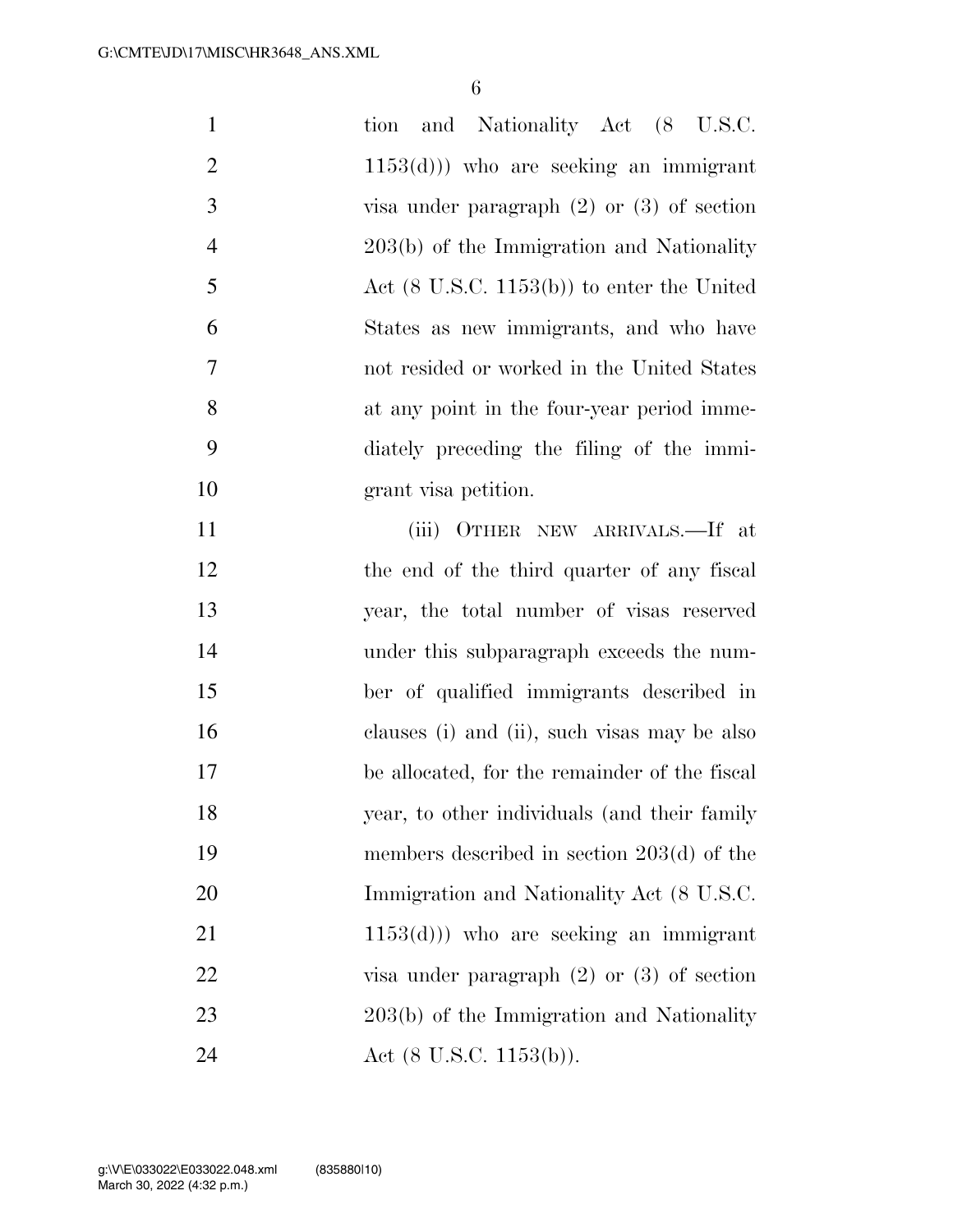(2) RESERVED VISAS FOR SHORTAGE OCCUPA-TIONS.—

 (A) IN GENERAL.—For each of the first seven fiscal years after the date referred to in subsection (d), not fewer than 4,400 of the im- migrant visas made available under section 203(b)(3) of the Immigration and Nationality 8 Act  $(8 \text{ U.S.C. } 1153(b)(3))$ , and not reserved under paragraph (1), shall be allocated to immi- grants who are seeking admission to the United States to work in an occupation described in section 656.5(a) of title 20, Code of Federal Regulations (or any successor regulation).

 (B) FAMILY MEMBERS.—Family members who are accompanying or following to join a principal beneficiary described in subparagraph (A) shall be entitled to a visa in the same sta- tus and in the same order of consideration as such principal beneficiary, but such visa shall not be counted against the 4,400 immigrant visas reserved under such subparagraph.

22 (3) PER-COUNTRY LEVELS.—For each of the first nine fiscal years after the date referred to in subsection (d)—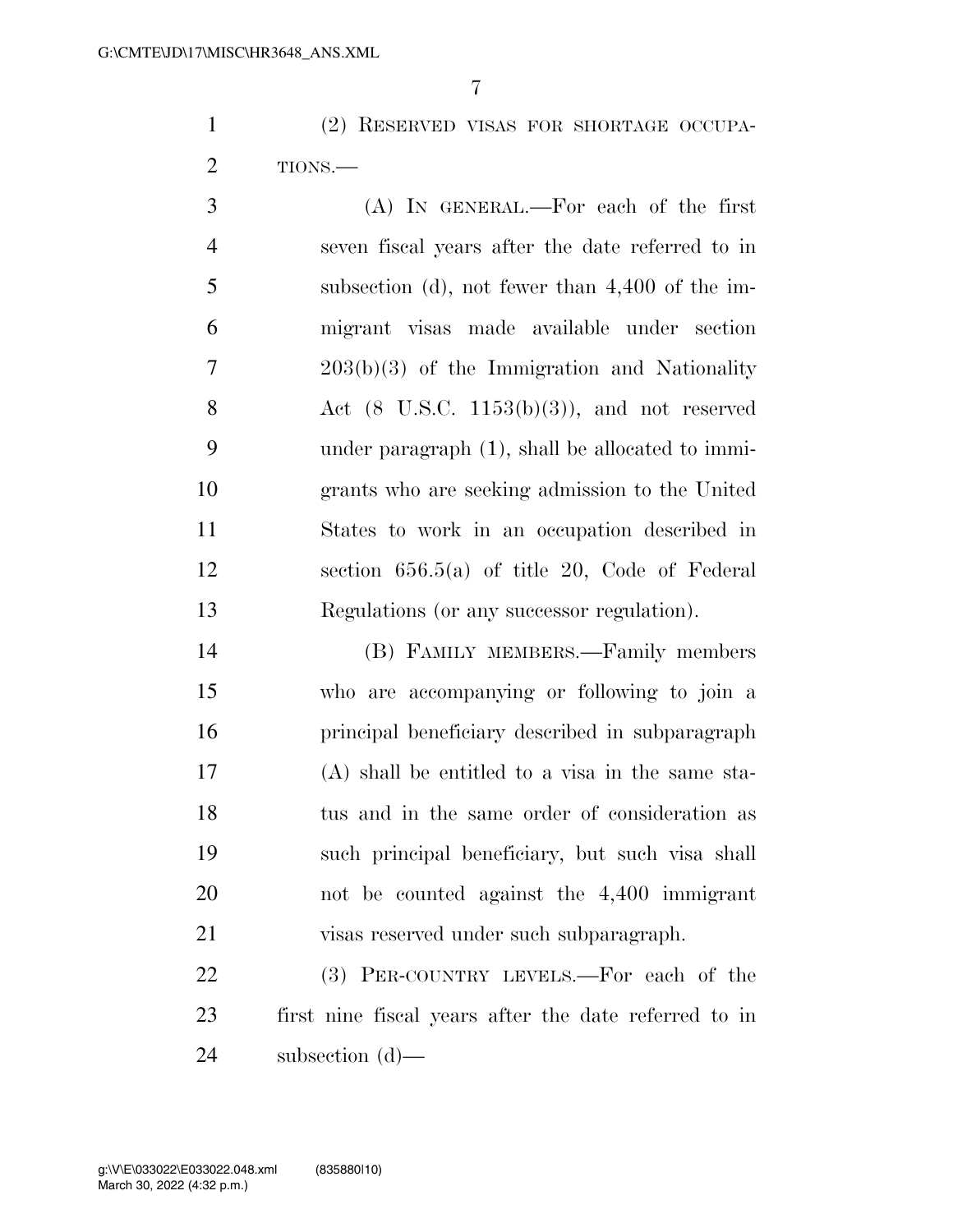(A) not more than 25 percent (in the case of a single foreign state) or 2 percent (in the case of a dependent area) of the total number of visas reserved under paragraph (1) shall be allocated to immigrants who are natives of any single foreign state or dependent area; and (B) not more than 85 percent of the immi-grant visas made available under each of para-

 graphs (2) and (3) of section 203(b) of the Im- migration and Nationality Act (8 U.S.C. 11 1153(b)) and not reserved under paragraph (1), may be allocated to immigrants who are native to any single foreign state or dependent area.

 (4) SPECIAL RULE TO PREVENT UNUSED VISAS.—If, at the end of the third quarter of any fiscal year, the Secretary of State determines that the application of paragraphs (1) through (3) would result in visas made available under paragraph (2) or (3) of section 203(b) of the Immigration and Na- tionality Act (8 U.S.C. 1153(b)) going unused in that fiscal year, such visas may be allocated during the remainder of such fiscal year without regard to paragraphs (1) through (3).

 (5) RULES FOR CHARGEABILITY AND DEPEND-ENTS.—Section 202(b) of the Immigration and Na-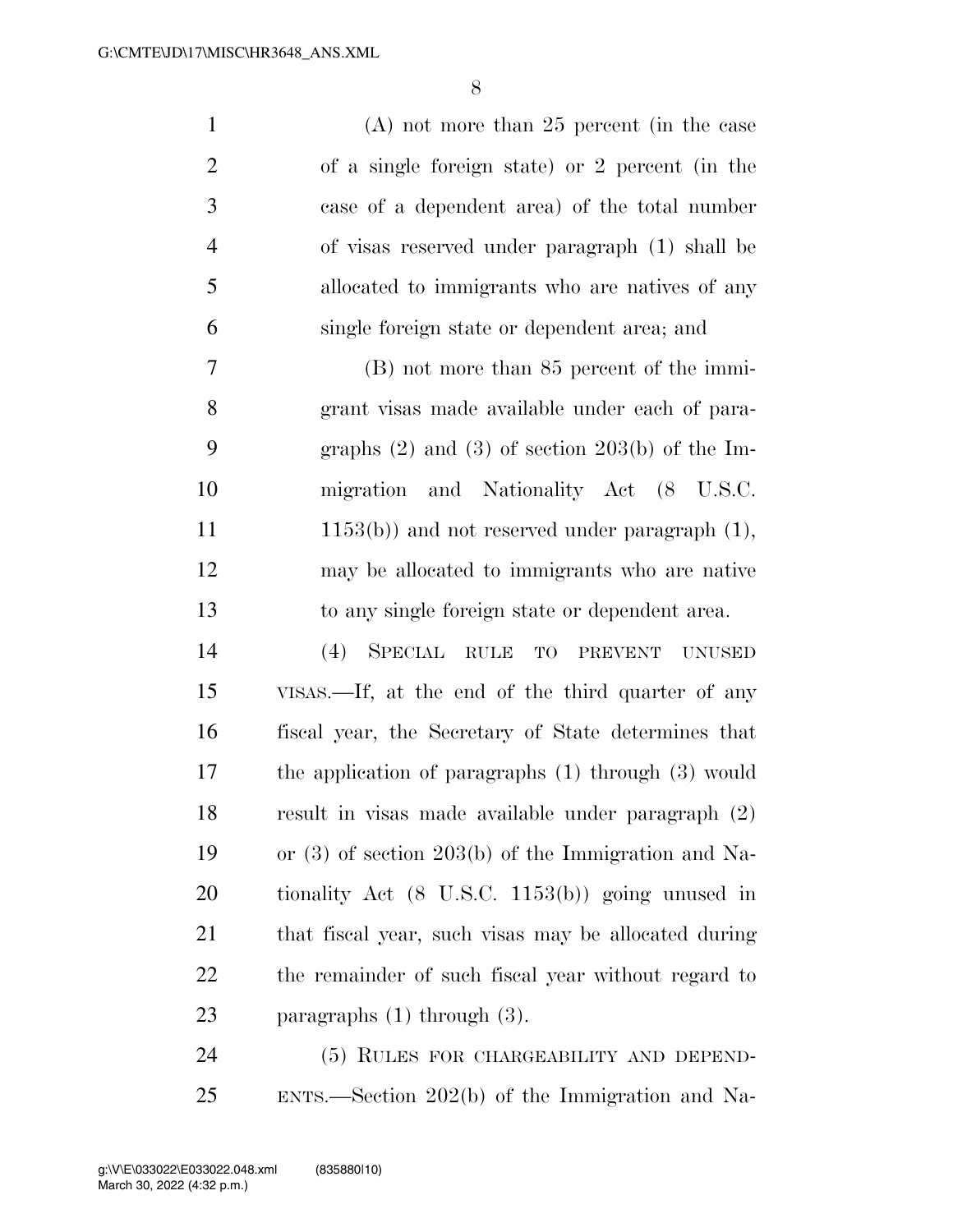tionality Act (8 U.S.C. 1152(b)) shall apply in deter- mining the foreign state to which an alien is charge- able, and section 203(d) of such Act (8 U.S.C. 1153(d)) shall apply in allocating immigrant visas to family members, for purposes of this subsection.

 (6) DETERMINATION OF TWO FOREIGN STATES OR DEPENDENT AREAS WITH HIGHEST DEMAND.— The two foreign states or dependent areas with the highest demand for immigrant visas, as referred to in this subsection, are the two foreign states or de- pendent areas with the largest aggregate number beneficiaries of petitions for an immigrant visa under section 203(b) of the Immigration and Na- tionality Act (8 U.S.C. 1153(b)) that have been ap- proved, but where an immigrant visa is not yet avail- able, as determined by the Secretary of State, in consultation with the Secretary of Homeland Secu-rity.

#### **SEC. 3. POSTING AVAILABLE POSITIONS THROUGH THE DE-PARTMENT OF LABOR.**

 (a) DEPARTMENT OF LABOR WEBSITE.—Section 212(n) of the Immigration and Nationality Act (8 U.S.C.  $1182(n)$  is amended by adding at the end the following:  $(6)$  For purposes of complying with paragraph  $25 \t(1)(C):$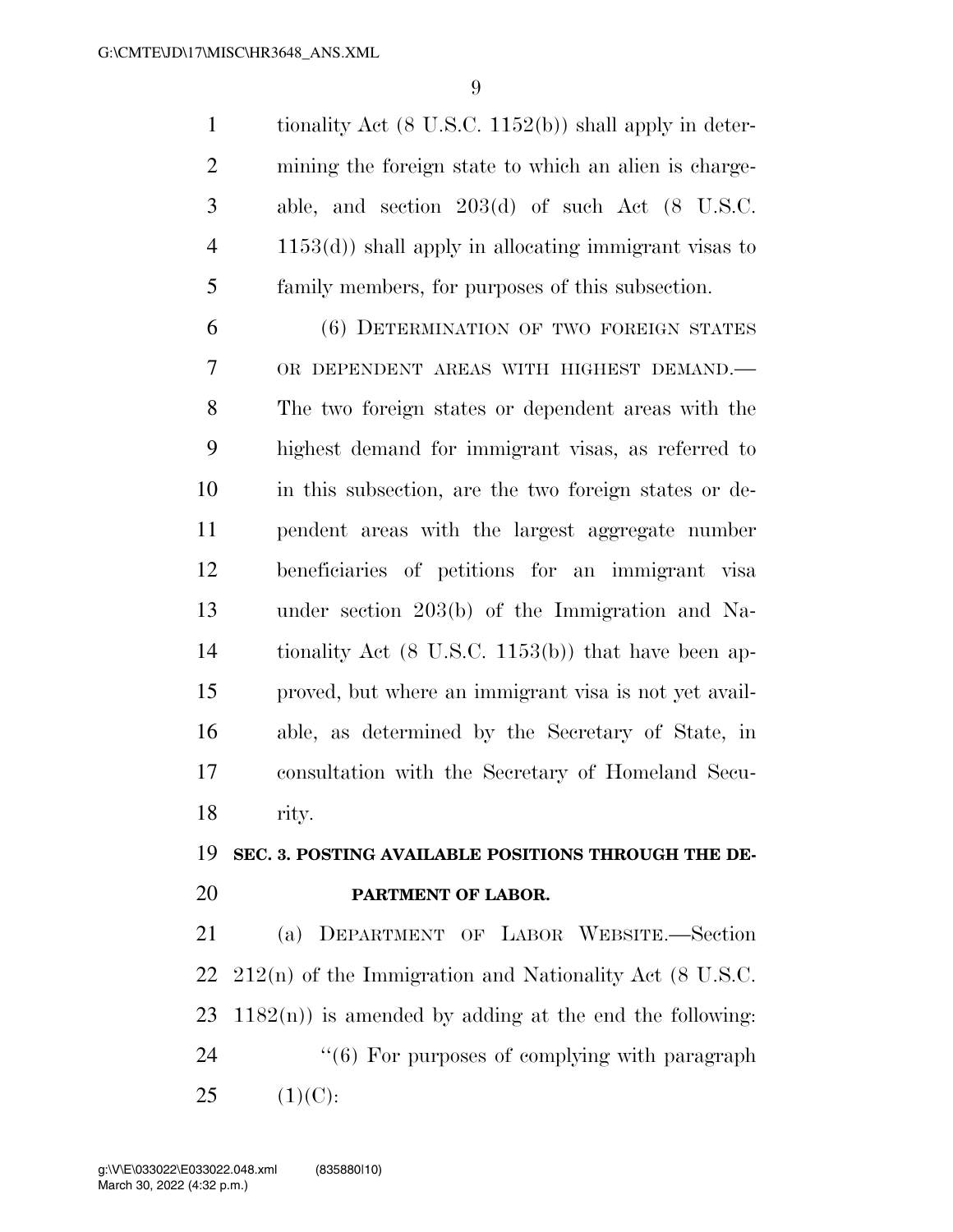| $\mathbf{1}$   | "(A) Not later than $180$ days after the                   |
|----------------|------------------------------------------------------------|
| $\overline{2}$ | date of the enactment of the Equal Access to               |
| 3              | Green cards for Legal Employment Act of                    |
| $\overline{4}$ | 2022, the Secretary of Labor shall establish a             |
| 5              | searchable internet website for posting positions          |
| 6              | in accordance with paragraph $(1)(C)$ that is              |
| 7              | available to the public without charge, except             |
| 8              | that the Secretary may delay the launch of such            |
| 9              | website for a single period identified by the Sec-         |
| 10             | retary by notice in the Federal Register that              |
| 11             | shall not exceed 30 days.                                  |
| 12             | "(B) The Secretary may work with private                   |
| 13             | companies or nonprofit organizations to develop            |
| 14             | and operate the internet website described in              |
| 15             | subparagraph $(A)$ .                                       |
| 16             | "(C) The Secretary shall promulgate rules,                 |
| 17             | after notice and a period for comment, to carry            |
| 18             | out this paragraph.".                                      |
| 19             | (b) PUBLICATION REQUIREMENT.—The Secretary of              |
| 20             | Labor shall submit to Congress, and publish in the Fed-    |
| 21             | eral Register and in other appropriate media, a notice of  |
| 22             | the date on which the internet website required under sec- |
| 23             | tion $212(n)(6)$ of the Immigration and Nationality Act,   |
|                |                                                            |

as established by subsection (a), will be operational.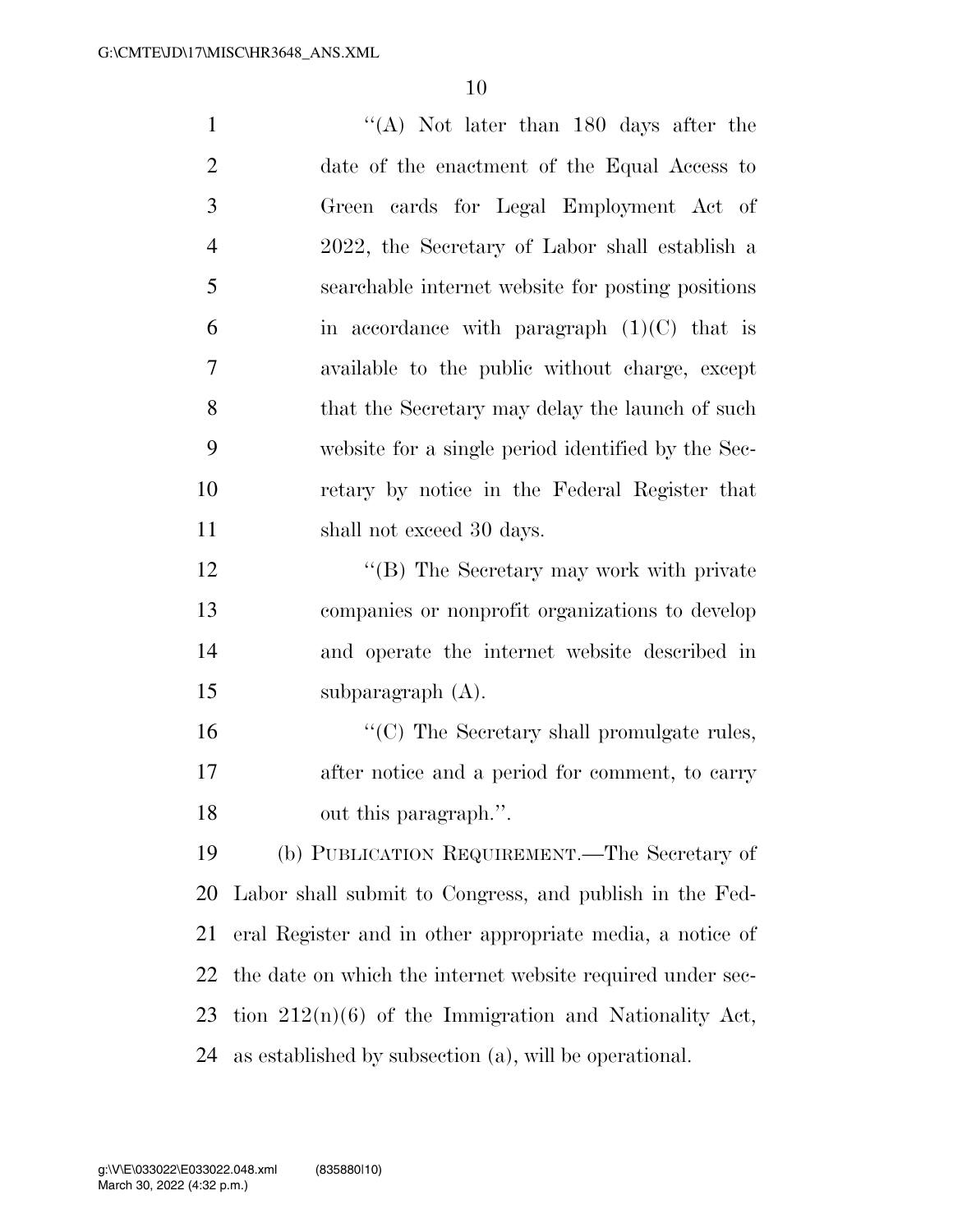| 1              | (c) APPLICATION.—The amendment made by sub-               |
|----------------|-----------------------------------------------------------|
| 2              | section (a) shall apply beginning on the date that is 90  |
| 3              | days after the date described in subsection (b).          |
| $\overline{4}$ | (d) INTERNET POSTING REQUIREMENT.—Section                 |
| 5              | $212(n)(1)(C)$ of the Immigration and Nationality Act (8) |
| 6              | U.S.C. $1182(n)(1)(C)$ is amended—                        |
| 7              | (1) by redesignating clause (ii) as subclause             |
| 8              | (II);                                                     |
| 9              | $(2)$ by striking "(i) has provided" and inserting        |
| 10             | the following:                                            |
| 11             | $``(ii)(I)$ has provided"; and                            |
| 12             | $(3)$ by inserting before clause (ii), as redesig-        |
| 13             | nated by paragraph $(2)$ , the following:                 |
| 14             | "(i) except in the case of an employer                    |
| 15             | filing a petition on behalf of an H-1B non-               |
| 16             | immigrant who has already been counted                    |
| 17             | against the numerical limitations and is                  |
| 18             | not eligible for a full 6-year period, as de-             |
| 19             | scribed in section $214(g)(7)$ , or on behalf             |
| 20             | of an H-1B nonimmigrant authorized to                     |
| 21             | accept employment under section $214(n)$ ,                |
| 22             | has posted on the internet website de-                    |
| 23             | scribed in paragraph $(6)$ , for at least 30              |
| 24             | calendar days, a description of each posi-                |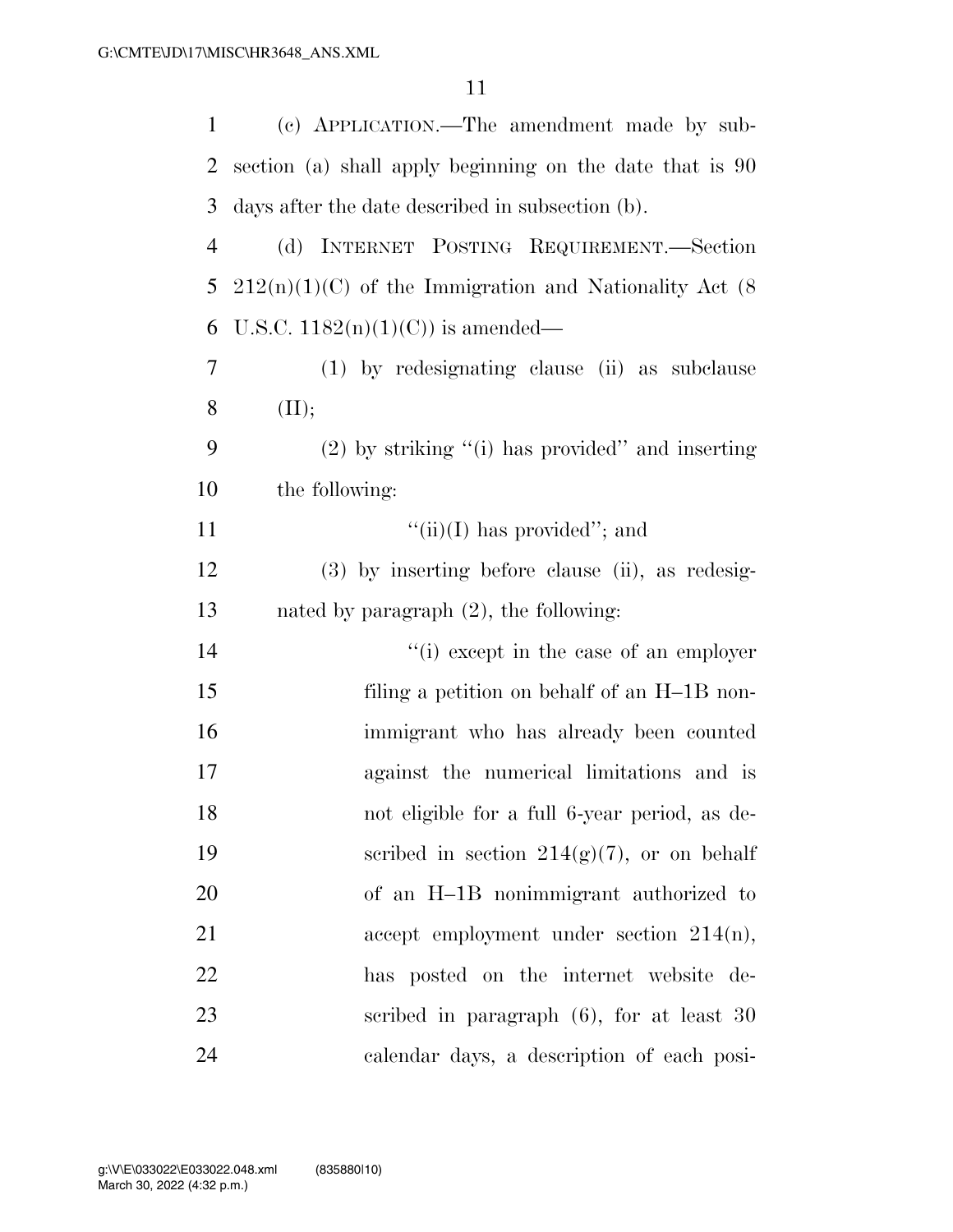| $\mathbf{1}$   | tion for which a nonimmigrant is sought,                     |
|----------------|--------------------------------------------------------------|
| $\overline{2}$ | that includes—                                               |
| 3              | $\lq\lq$ the occupational classifica-                        |
| $\overline{4}$ | tion, and if different the employer's                        |
| 5              | job title for the position, in which                         |
| 6              | each nonimmigrant will be employed;                          |
| $\overline{7}$ | $\lq\lq$ (II) the education, training, or                    |
| 8              | experience qualifications for the posi-                      |
| 9              | tion;                                                        |
| 10             | "(III) the salary or wage range                              |
| 11             | and employee benefits offered;                               |
| 12             | $``(IV)$ each location at which a                            |
| 13             | nonimmigrant will be employed; and                           |
| 14             | $\lq\lq(V)$ the process for applying for                     |
| 15             | a position; and".                                            |
| 16             | SEC. 4. H-1B EMPLOYER PETITION REQUIREMENTS.                 |
| 17             | (a) WAGE DETERMINATION INFORMATION.—Section                  |
|                | 18 $212(n)(1)(D)$ of the Immigration and Nationality Act (8) |
|                | 19 U.S.C. $1182(n)(1)(D)$ is amended by inserting "the pre-  |
| 20             | vailing wage determination methodology used under sub-       |
| 21             | paragraph $(A)(i)(II)$ ," after "shall contain".             |
| 22             | (b) NEW APPLICATION REQUIREMENTS.-Section                    |
| 23             | $212(n)(1)$ of the Immigration and Nationality Act (8)       |
| 24             | U.S.C. $1182(n)(1)$ is amended by inserting after subpara-   |
|                | 25 graph $(G)$ the following new subparagraph:               |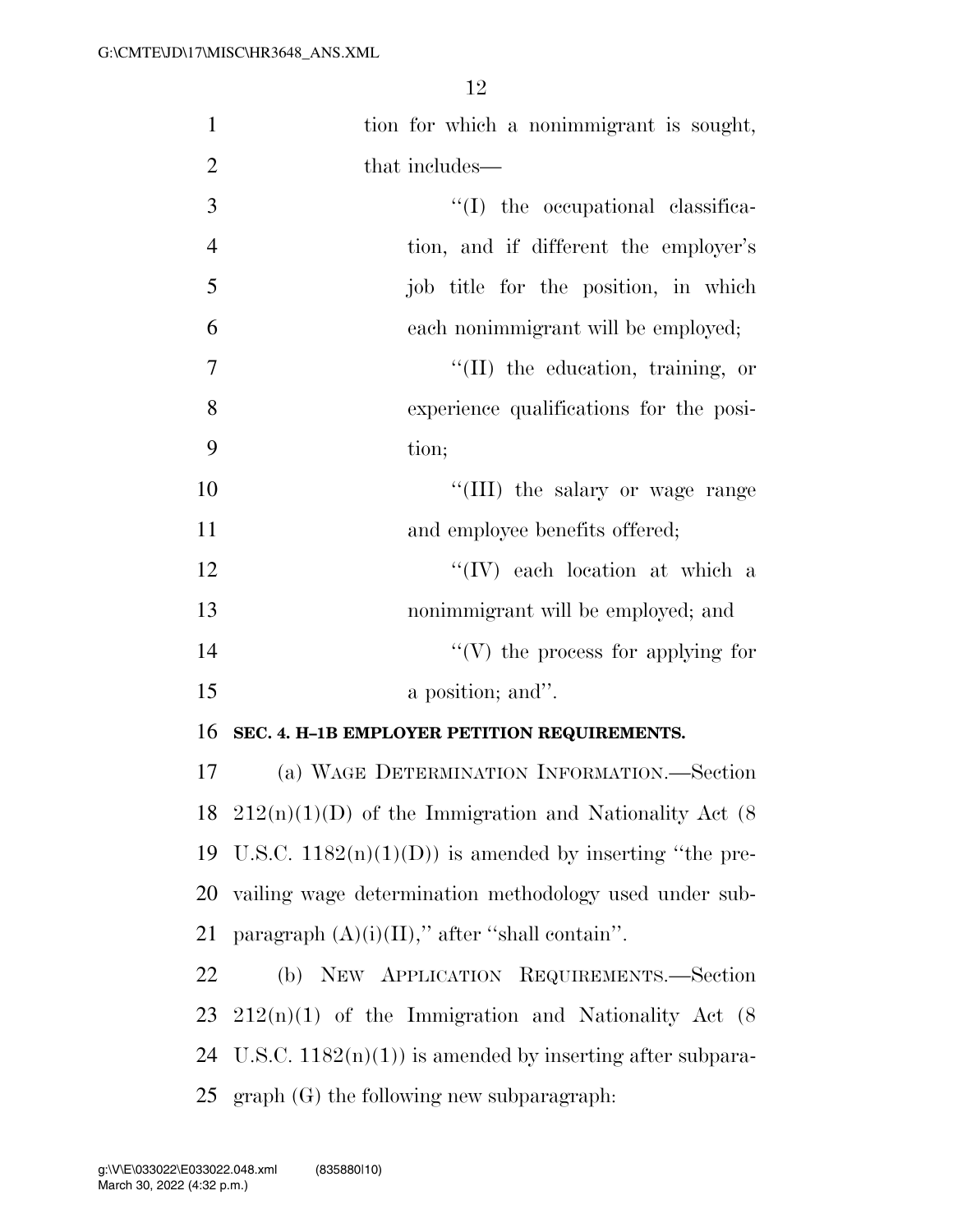| $\mathbf{1}$   | $\lq\lq(H)(i)$ The employer, or a person or enti- |
|----------------|---------------------------------------------------|
| $\overline{2}$ | ty acting on the employer's behalf, has not ad-   |
| 3              | vertised any available position specified in the  |
| $\overline{4}$ | application in an advertisement that states or    |
| 5              | indicates that—                                   |
| 6              | $\lq(1)$ such position is only available to       |
| 7              | an individual who is or will be an H-1B           |
| 8              | nonimmigrant; or                                  |
| 9              | "(II) an individual who is or will be             |
| 10             | an H-1B nonimmigrant shall receive pri-           |
| 11             | ority or a preference in the hiring process       |
| 12             | for such position.                                |
| 13             | "(ii) The employer has not primarily re-          |
| 14             | cruited individuals who are or who will be H-     |
| 15             | 1B nonimmigrants to fill such position.           |
| 16             | $\lq\lq$ . If the employer, in a previous period  |
| 17             | specified by the Secretary, employed one or       |
| 18             | more H-1B nonimmigrants, the employer shall       |
| 19             | submit to the Secretary the Internal Revenue      |
| 20             | Service Form W-2 Wage and Tax Statements          |
| 21             | filed by the employer with respect to the $H-1B$  |
| 22             | nonimmigrants for such period.".                  |
| 23             | (c) ADDITIONAL REQUIREMENT FOR NEW H-1B PE-       |
| 24             | TITIONS.-                                         |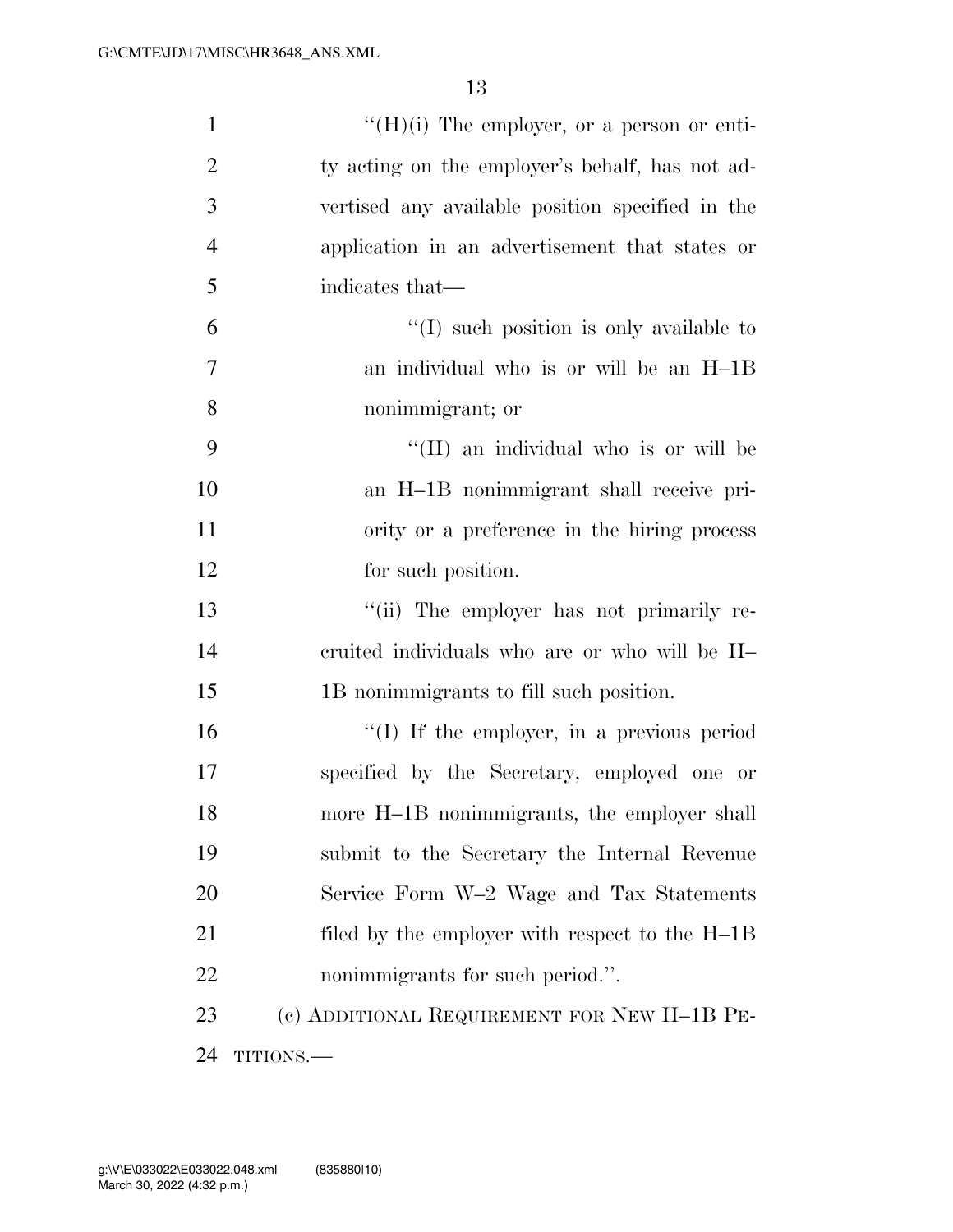| $\mathbf{1}$   | (1) IN GENERAL.—Section $212(n)(1)$ of the Im-                 |
|----------------|----------------------------------------------------------------|
| $\overline{2}$ | migration and Nationality Act (8<br>U.S.C.                     |
| 3              | $1182(n)(1)$ , as amended by subsection (b), is fur-           |
| 4              | ther amended by inserting after subparagraph (I),              |
| 5              | the following:                                                 |
| 6              | " $(J)(i)$ If the employer employs 50 or more                  |
| 7              | employees in the United States, the sum of the                 |
| 8              | number of such employees who are H-1B non-                     |
| 9              | immigrants plus the number of such employees                   |
| 10             | who are nonimmigrants described in section                     |
| 11             | $101(a)(15)(L)$ does not exceed 50 percent of                  |
| 12             | the total number of employees.                                 |
| 13             | "(ii) Any group treated as a single em-                        |
| 14             | ployer under subsection (b), (c), (m), or (o) of               |
| 15             | section 414 of the Internal Revenue Code of                    |
| 16             | 1986 shall be treated as a single employer for                 |
| 17             | purposes of clause (i).".                                      |
| 18             | (2) RULE OF CONSTRUCTION.—Nothing in sub-                      |
| 19             | paragraph (J) of section $212(n)(1)$ of the Immigra-           |
| 20             | tion and Nationality Act $(8 \text{ U.S.C. } 1182(n)(1))$ , as |
| 21             | added by paragraph $(1)$ , may be construed to pro-            |
| 22             | hibit renewal applications or change of employer ap-           |
| 23             | plications for H-1B nonimmigrants employed by an               |
| 24             | employer on the date of the enactment of this Act.             |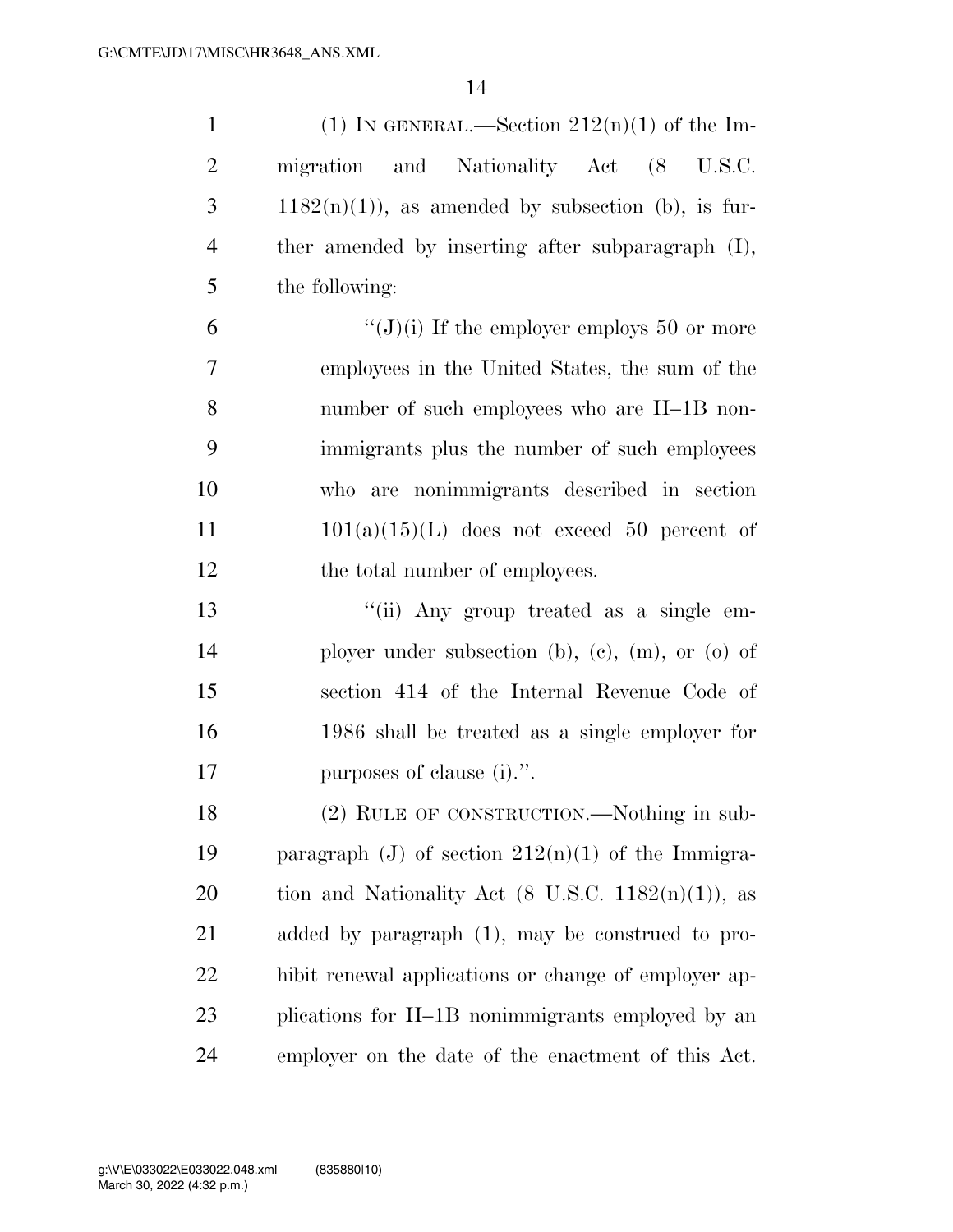(3) APPLICATION.—The amendment made by this subsection shall apply with respect to an em- ployer commencing on the date that is 180 days after the date of the enactment of this Act.

 (d) LABOR CONDITION APPLICATION FEE.—Section 212(n) of the Immigration and Nationality Act (8 U.S.C. 1182(n)), as amended by section 3(a), is further amended by adding at the end the following:

 $\frac{1}{2}$  (7)(A) The Secretary of Labor shall promul- gate a regulation that requires applicants under this subsection to pay an administrative fee to cover the average paperwork processing costs and other ad-ministrative costs.

 ''(B)(i) Fees collected under this paragraph shall be deposited as offsetting receipts within the general fund of the Treasury in a separate account, which shall be known as the 'H–1B Administration, Oversight, Investigation, and Enforcement Account' and shall remain available until expended.

 $\frac{1}{2}$  The Secretary of the Treasury shall refund amounts in such account to the Secretary of Labor for salaries and related expenses associated with the administration, oversight, investigation, and enforce-ment of the H–1B nonimmigrant visa program.''.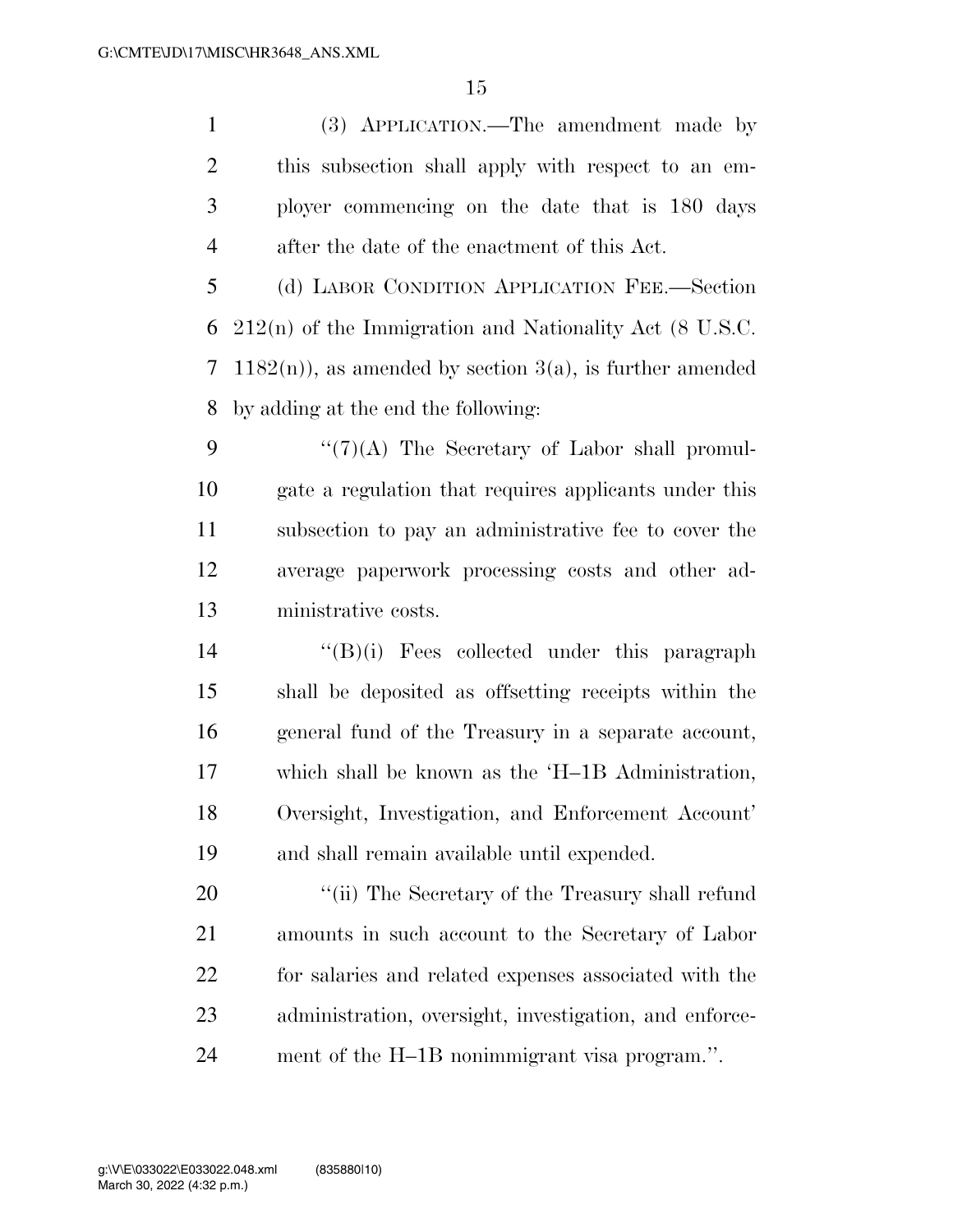(e) ELIMINATION OF B–1 IN LIEU OF H–1.—Section 214(g) of the Immigration and Nationality Act (8 U.S.C. 3 1184 $(g)$ ) is amended by adding at the end the following:  $\frac{((12)(A)}{(\text{12})(A)}$  Unless otherwise authorized by law, an alien normally classifiable under section  $6 \qquad 101(a)(15)(H)(i)$  who seeks admission to the United States to provide services in a specialty occupation described in paragraph (1) or (3) of subsection (i) may not be issued a visa or admitted under section  $10 \qquad 101(a)(15)(B)$  for such purpose.

11 ''(B) Nothing in this paragraph may be con-12 strued to authorize the admission of an alien under 13 section  $101(a)(15)(B)$  who is coming to the United 14 States for the purpose of performing skilled or un-15 skilled labor if such admission is not otherwise au-16 thorized by law.".

 (f) ENDING MEDIA ABUSE OF H–1B.—Section 214(g) of the Immigration and Nationality Act (8 U.S.C. 19 1184 $(g)$ , as amended by subsection (e), is further amend-ed by adding at the end the following:

21 ''(13) An alien normally classifiable under sec-22 tion  $101(a)(15)(I)$  who seeks admission to the 23 United States solely as a representative of the for-24 eign press, radio, film, or other foreign information 25 media, may not be issued a visa or admitted under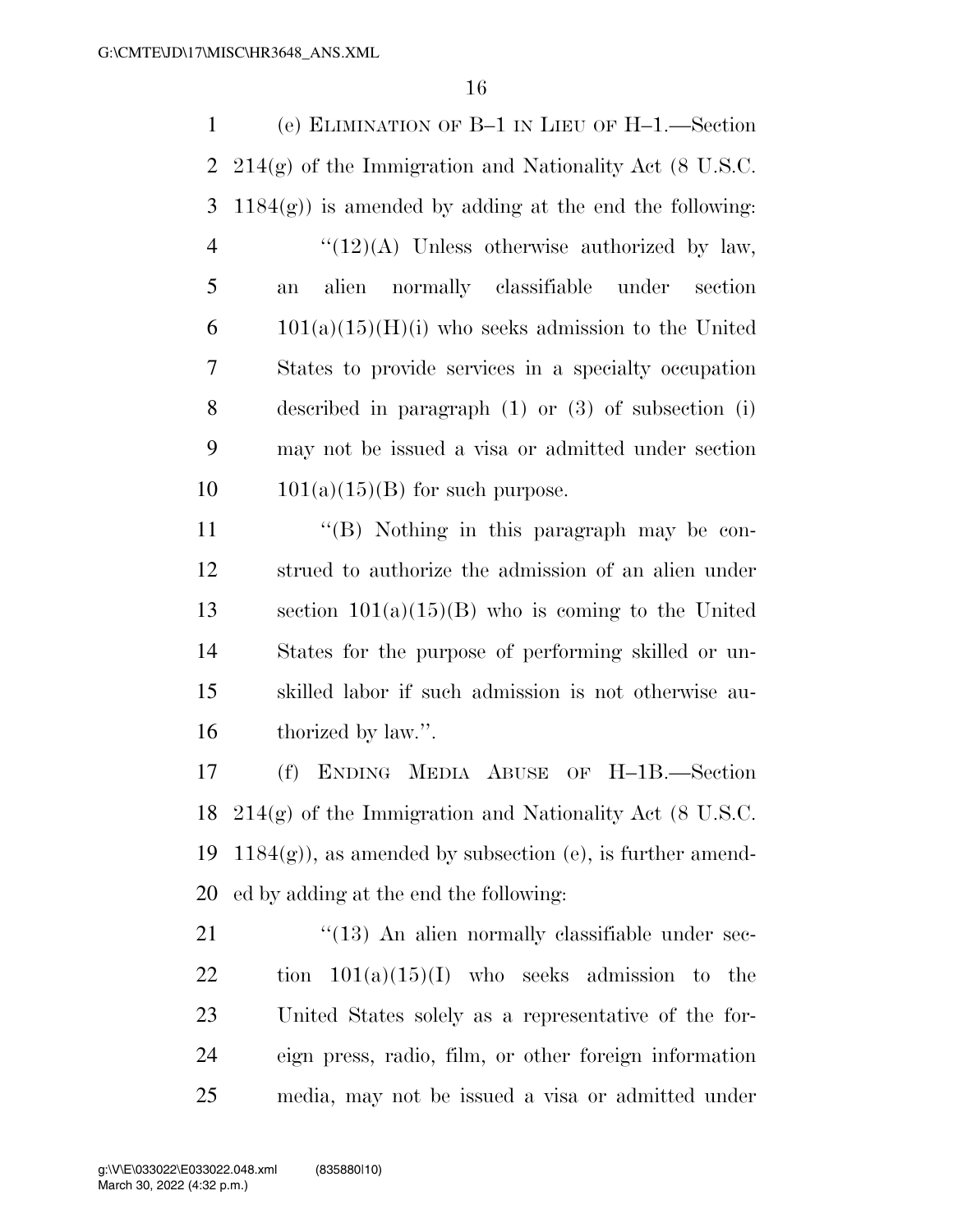1 section  $101(a)(15)(H)(i)$  to engage in such voca-tion.''.

### **SEC. 5. INVESTIGATION AND DISPOSITION OF COMPLAINTS AGAINST H–1B EMPLOYERS.**

 (a) INVESTIGATION, WORKING CONDITIONS, AND 6 PENALTIES.—Section  $212(n)(2)(C)$  of the Immigration and Nationality Act (8 U.S.C. 1182(n)(2)(C)) is amended by striking clause (iv) and inserting the following:

 $\frac{f'(iv)}{I}$  An employer that has filed an application under this subsection violates this clause by taking, failing to take, or threatening to take or fail to take a per- sonnel action, or intimidating, threatening, restraining, coercing, blacklisting, dis- charging, or discriminating in any other manner against an employee because the employee—

18 ''(aa) disclosed information that the employee reasonably believes evi- dences a violation of this subsection or any rule or regulation pertaining to 22 this subsection; or 23 ''(bb) cooperated or sought to co-

operate with the requirements under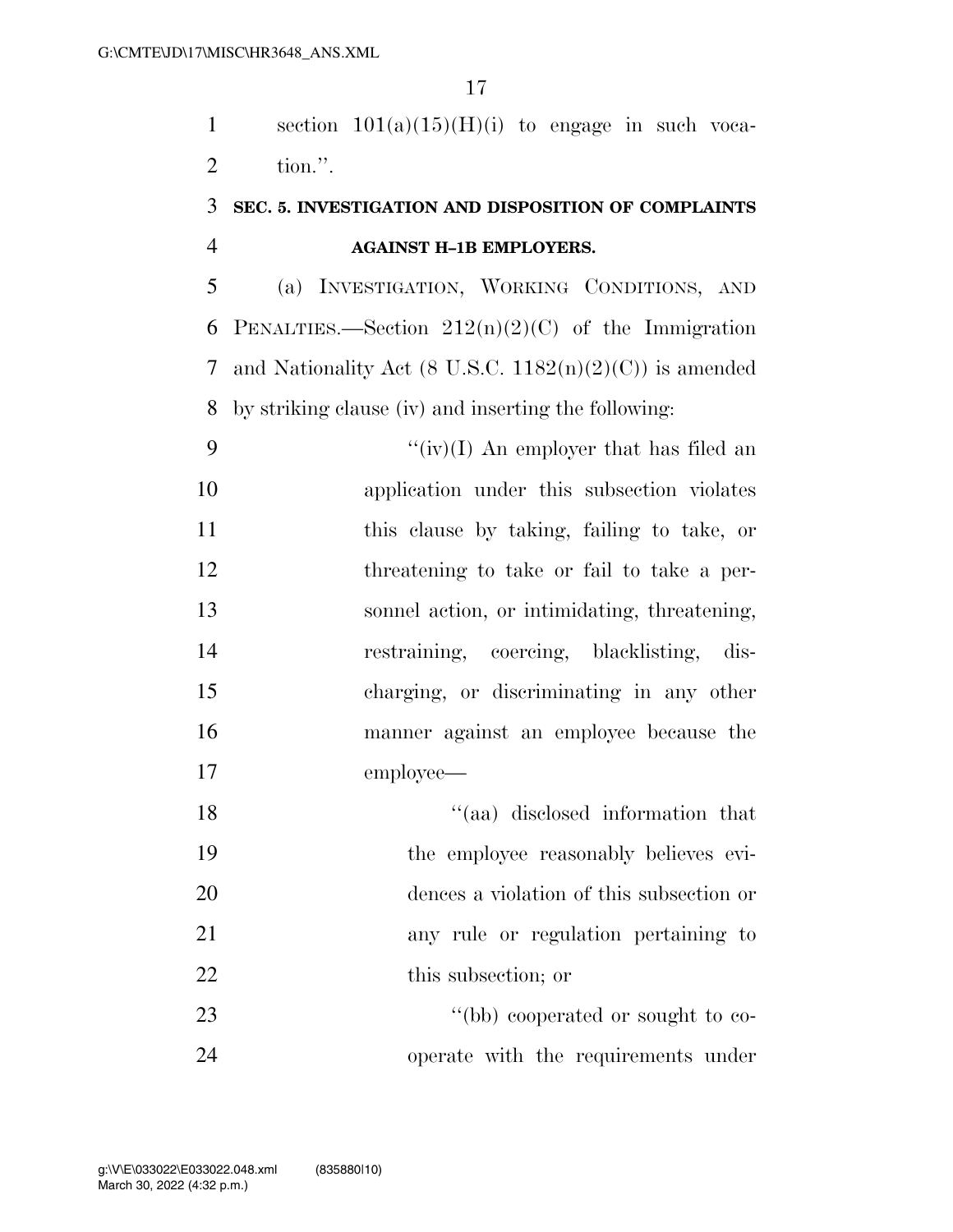| $\mathbf{1}$   | this subsection or any rule or regula-           |
|----------------|--------------------------------------------------|
| $\overline{2}$ | tion pertaining to this subsection.              |
| 3              | "(II) An employer that violates this             |
| $\overline{4}$ | clause shall be liable to the employee           |
| 5              | harmed by such violation for lost wages          |
| 6              | and benefits.                                    |
| $\tau$         | "(III) In this clause, the term 'em-             |
| 8              | ployee' includes—                                |
| 9              | "(aa) a current employee;                        |
| 10             | "(bb) a former employee; and                     |
| 11             | "(cc) an applicant for employ-                   |
| 12             | ment.".                                          |
| 13             | (b) INFORMATION SHARING.—Section $212(n)(2)(H)$  |
| 14             | of the Immigration and Nationality Act (8 U.S.C. |
| 15             | $1182(n)(2)(H)$ is amended to read as follows:   |
| 16             | "(H)(i) The Director of U.S. Citizenship         |
| 17             | and Immigration Services shall provide the Sec-  |
| 18             | retary of Labor with any information contained   |
| 19             | in the materials submitted by employers of H     |
| 20             | 1B nonimmigrants as part of the petition adju-   |
| 21             | dication process that indicates that the em-     |
| 22             | ployer is not complying with visa program re-    |
| 23             | quirements for H-1B nonimmigrants.               |
| 24             | "(ii) The Secretary may initiate and con-        |
| 25             | duct an investigation and hearing under this     |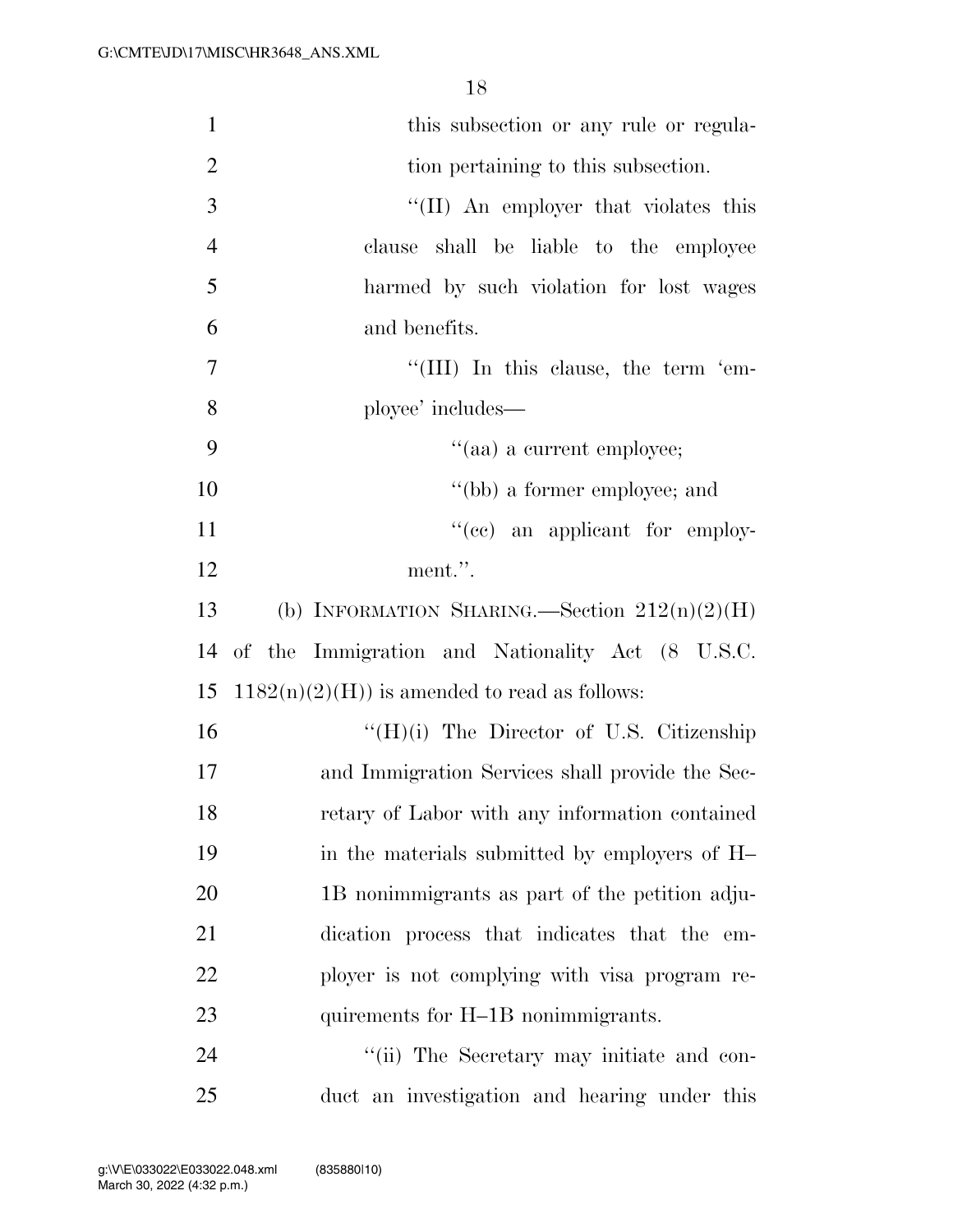paragraph after receiving information of non-compliance under this subparagraph.''.

#### **SEC. 6. LABOR CONDITION APPLICATIONS.**

 (a) APPLICATION REVIEW REQUIREMENTS.—Section 212(n)(1) of the Immigration and Nationality Act (8 6 U.S.C.  $1182(n)(1)$  is amended, in the undesignated mat-ter following subparagraph (I), as added by section 4(b)—

 (1) in the fourth sentence, by inserting '', and through the internet website of the Department of Labor, without charge.'' after ''Washington, D.C.''; (2) in the fifth sentence, by striking ''only for completeness'' and inserting ''for completeness, clear indicators of fraud or misrepresentation of material fact,'';

 (3) in the sixth sentence, by striking ''or obvi- ously inaccurate'' and inserting '', presents clear in- dicators of fraud or misrepresentation of material fact, or is obviously inaccurate''; and

 (4) by adding at the end the following: ''If the Secretary's review of an application identifies clear indicators of fraud or misrepresentation of material fact, the Secretary may conduct an investigation and hearing in accordance with paragraph (2).''.

 (b) ENSURING PREVAILING WAGES ARE FOR AREA OF EMPLOYMENT AND ACTUAL WAGES ARE FOR SIMI-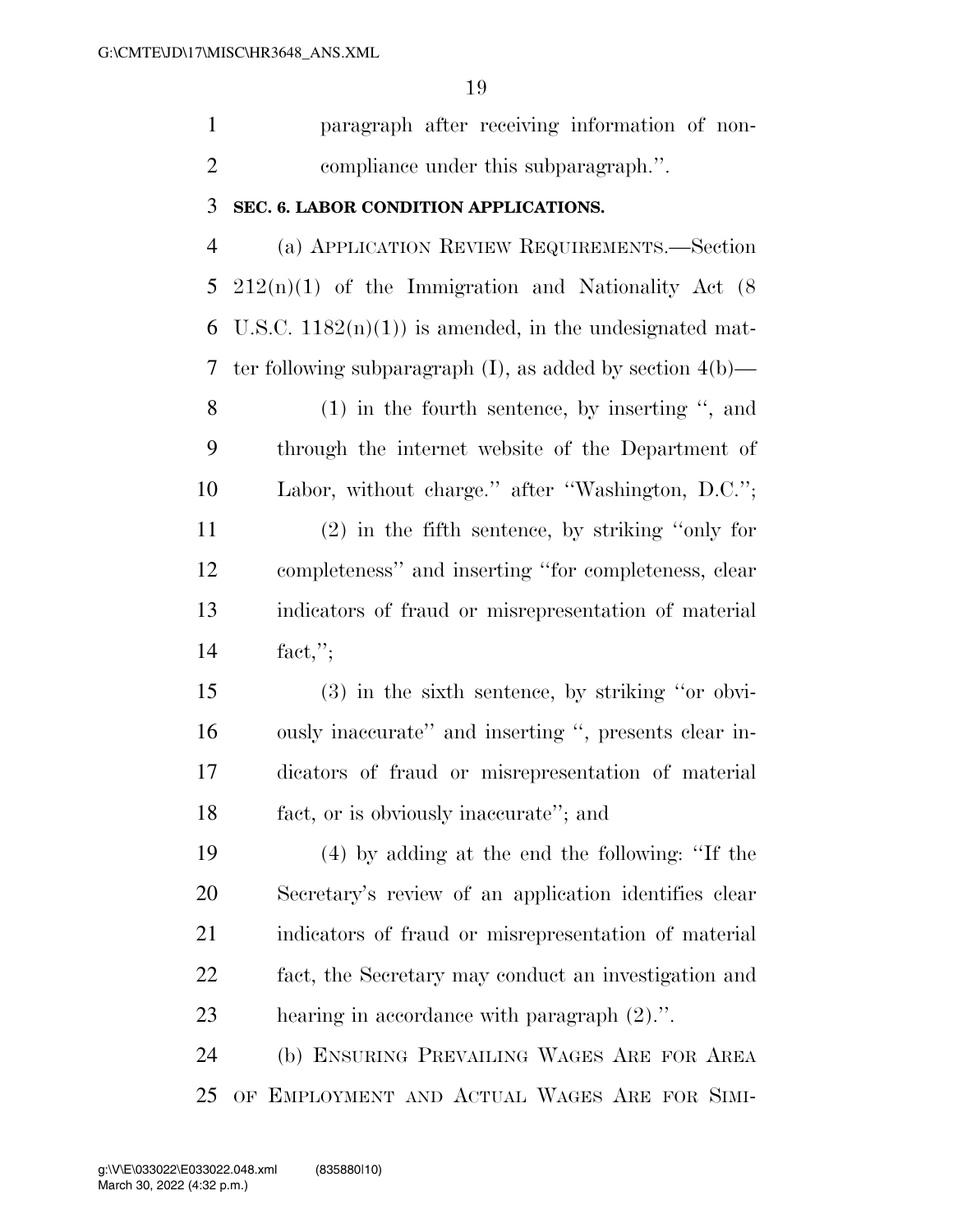|                | 1 LARLY EMPLOYED.—Section $212(n)(1)(A)$ of the Immi-                     |
|----------------|---------------------------------------------------------------------------|
| 2              | gration and Nationality Act $(8 \text{ U.S.C. } 1182(n)(1)(\text{A}))$ is |
| 3              | amended—                                                                  |
| $\overline{4}$ | $(1)$ in clause (i), in the undesignated matter fol-                      |
| 5              | lowing subclause (II), by striking "and" at the end;                      |
| 6              | $(2)$ in clause (ii), by striking the period at the                       |
| 7              | end and inserting ", and"; and                                            |
| 8              | $(3)$ by adding at the end the following:                                 |
| 9              | "(iii) will ensure that—                                                  |
| 10             | "(I) the actual wages or range                                            |
| 11             | identified in clause (i) relate solely to                                 |
| 12             | employees having substantially the                                        |
| 13             | same duties and responsibilities as the                                   |
| 14             | nonimmigrant in the<br>$H-1B$<br>$geo-$                                   |
| 15             | graphical area of intended employ-                                        |
| 16             | ment, considering experience, quali-                                      |
| 17             | fications, education, job responsibility                                  |
| 18             | and function, specialized knowledge,                                      |
| 19             | and other legitimate business factors,                                    |
| 20             | except in a geographical area there                                       |
| 21             | are no such employees, and                                                |
| 22             | $\lq\lq$ (II) the prevailing wages identi-                                |
| 23             | fied in clause (ii) reflect the<br>best                                   |
| 24             | available information for the<br>$geo-$                                   |
| 25             | graphical area within normal com-                                         |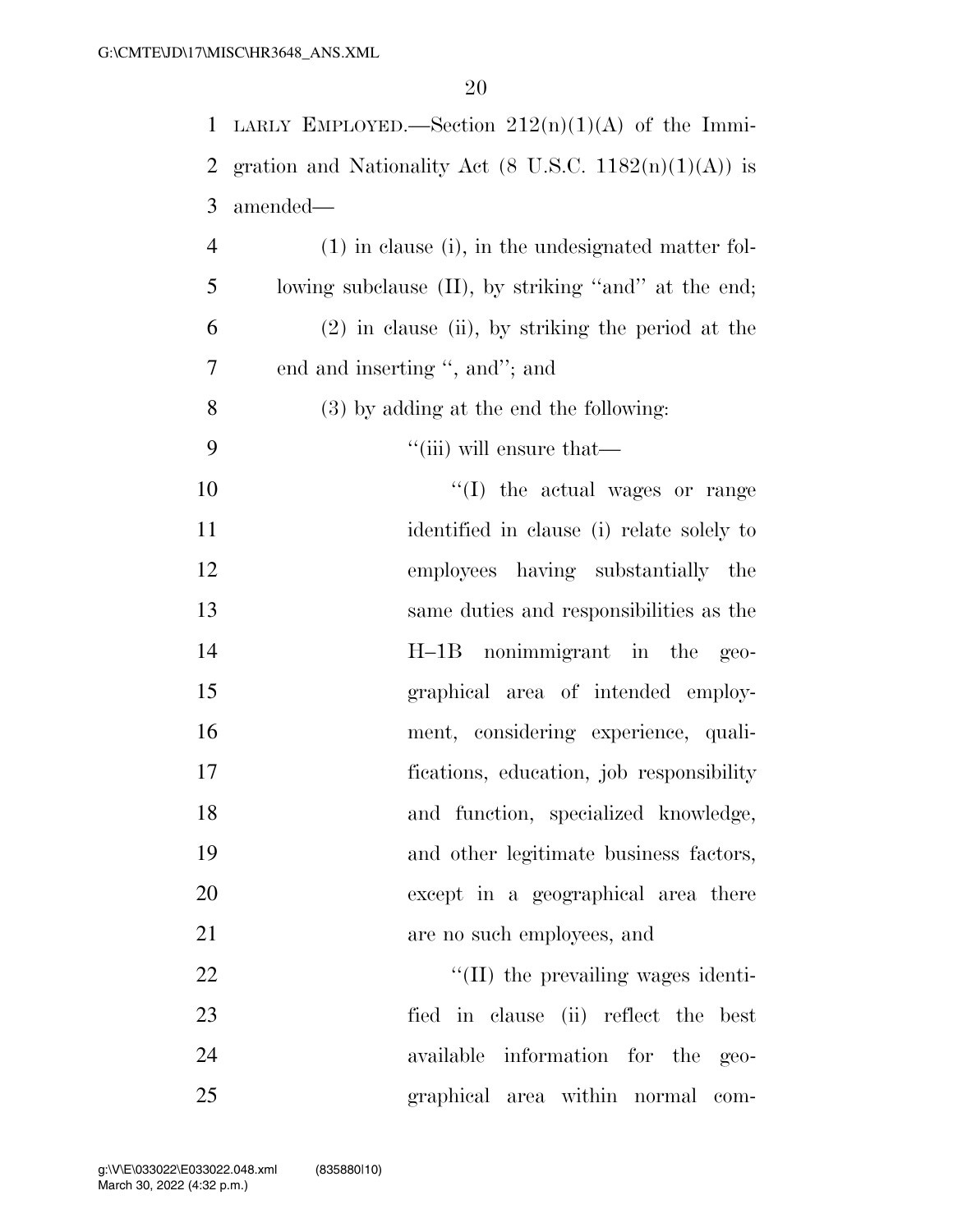| $\mathbf{1}$   | muting distance of the actual address                   |
|----------------|---------------------------------------------------------|
| $\overline{2}$ | of employment at which the H-1B                         |
| 3              | nonimmigrant is or will be<br>em-                       |
| $\overline{4}$ | ployed.".                                               |
| 5              | (c) PROCEDURES FOR INVESTIGATION AND DISPOSI-           |
| 6              | TION.—Section $212(n)(2)(A)$ of the Immigration and Na- |
| 7              | tionality Act (8 U.S.C. $1182(n)(2)(A)$ ) is amended—   |
| 8              | (1) by striking $\lq(2)(A)$ Subject" and inserting      |
| 9              | " $(2)(A)(i)$ Subject";                                 |
| 10             | $(2)$ by striking the fourth sentence; and              |
| 11             | (3) by adding at the end the following:                 |
| 12             | "(ii)(I) Upon receipt of a complaint                    |
| 13             | under clause (i), the Secretary may initiate            |
| 14             | an investigation to determine whether such              |
| 15             | failure or misrepresentation has oc-<br>a.              |
| 16             | curred.                                                 |
| 17             | "(II) The Secretary may conduct—                        |
| 18             | "(aa) surveys of the degree to                          |
| 19             | which employers comply with the re-                     |
| 20             | quirements under this subsection; and                   |
| 21             | "(bb) subject to subclause $(IV)$ ,                     |
| 22             | annual compliance audits of any em-                     |
| 23             | ployer<br>that employs<br>$H-1B$<br>non-                |
| 24             | immigrants during the applicable cal-                   |
| 25             | endar year.                                             |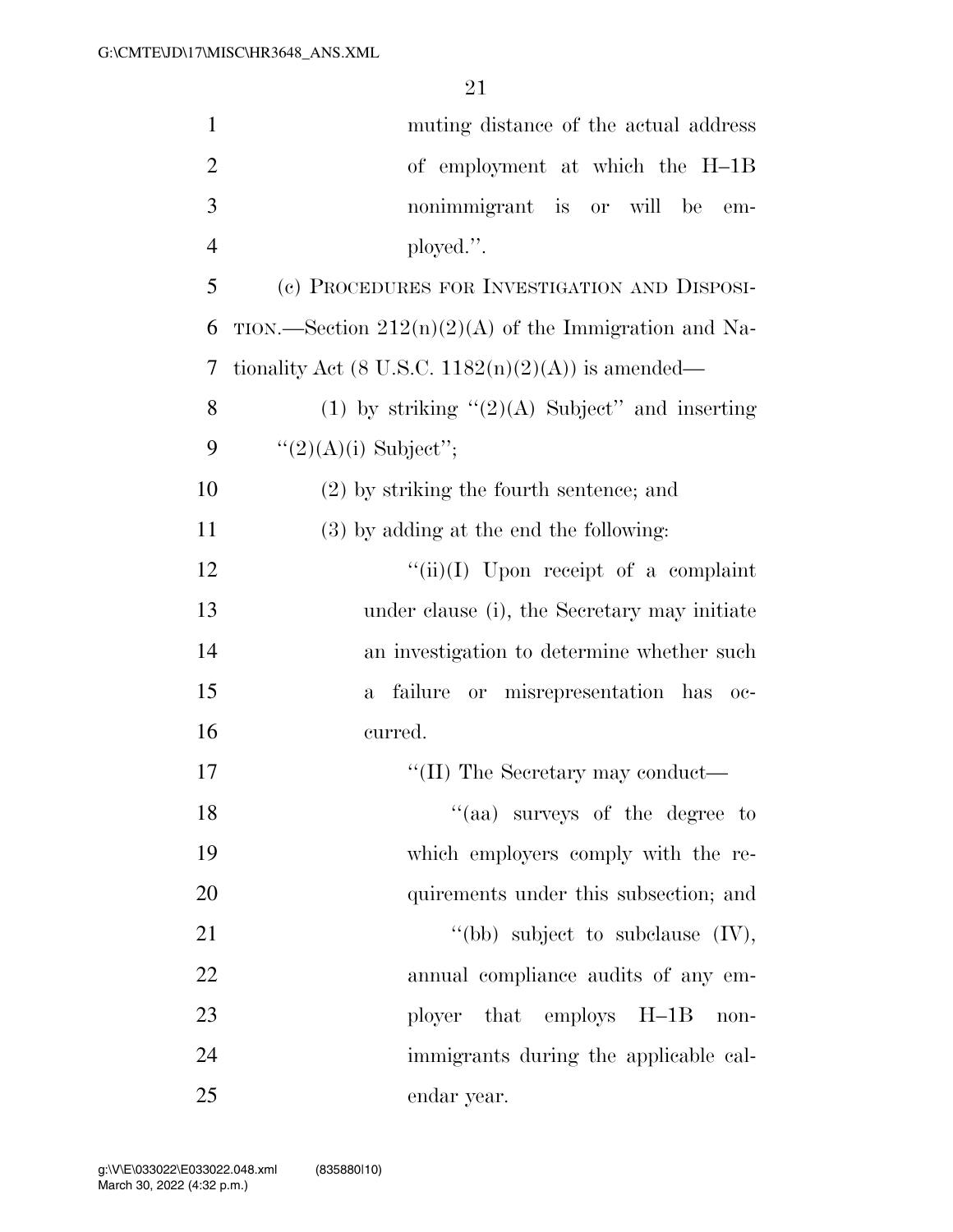| $\mathbf{1}$   | "(III) Subject to subclause $(V)$ , the                   |
|----------------|-----------------------------------------------------------|
| $\overline{2}$ | Secretary shall-                                          |
| 3              | "(aa) conduct annual compliance                           |
| $\overline{4}$ | audits of each employer that employs                      |
| 5              | more than 100 full-time equivalent                        |
| 6              | employees who are employed in the                         |
| $\overline{7}$ | United States if more than 15 percent                     |
| 8              | of such full-time employees are H-1B                      |
| 9              | nonimmigrants; and                                        |
| 10             | "(bb) make available to the pub-                          |
| 11             | lic an executive summary or report de-                    |
| 12             | scribing the general findings of the                      |
| 13             | audits conducted under this subclause.                    |
| 14             | "(IV) In the case of an employer sub-                     |
| 15             | ject to an annual compliance audit in                     |
| 16             | which there was no finding of a willful fail-             |
| 17             | ure to meet a condition under subpara-                    |
| 18             | $graph (C)(ii)$ , no further annual compli-               |
| 19             | ance audit shall be conducted with respect                |
| 20             | to such employer for a period of not less                 |
| 21             | than 4 years, absent evidence of misrepre-                |
| 22             | sentation or fraud.".                                     |
| 23             | (d)<br>PENALTIES<br>${\rm FOR}$<br>VIOLATIONS.—Section    |
| 24             | $212(n)(2)(C)$ of the Immigration and Nationality Act (8) |
| 25             | U.S.C. $1182(n)(2)(C)$ is amended—                        |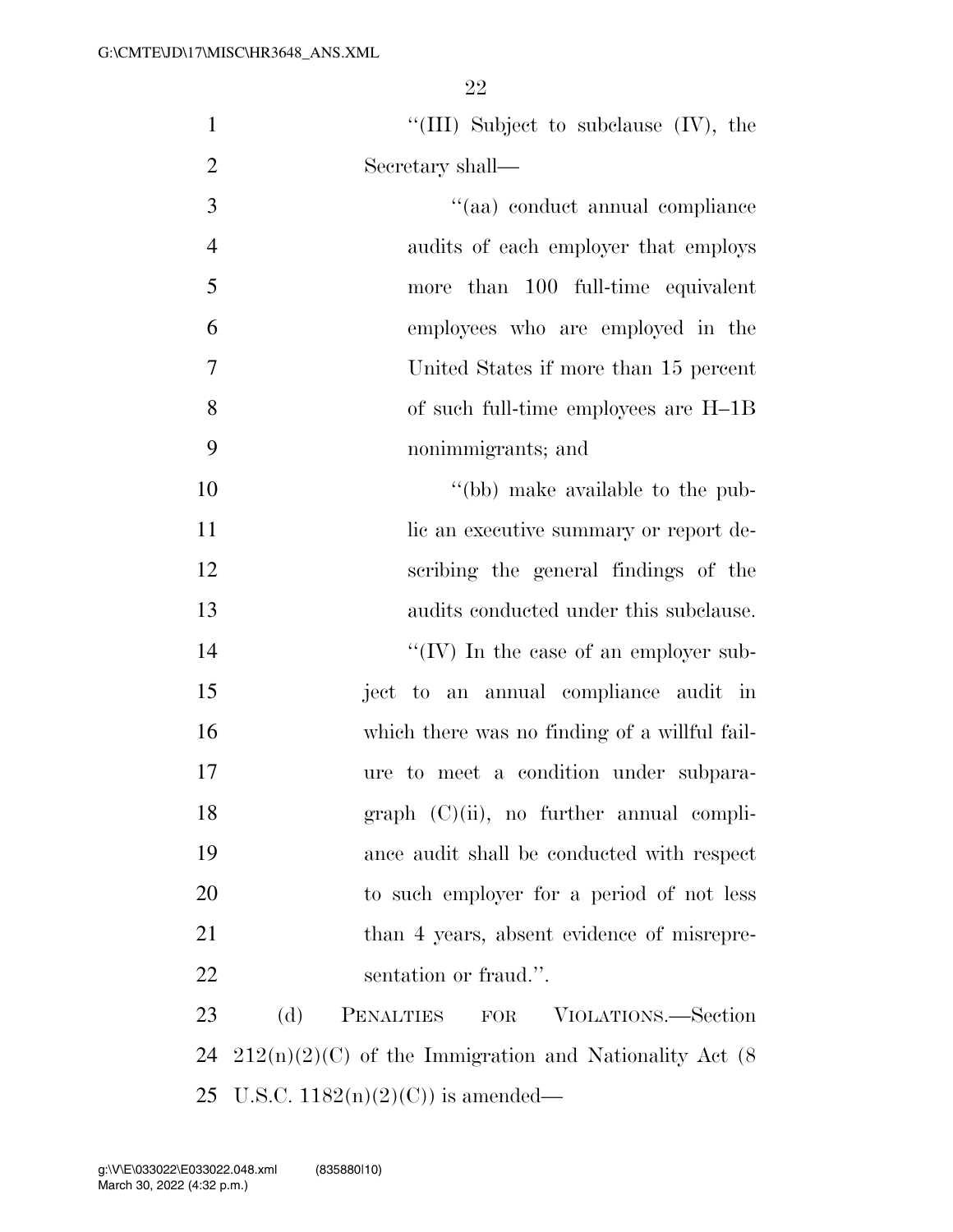| $\mathbf{1}$   | $(1)$ in clause $(i)$ —                                   |
|----------------|-----------------------------------------------------------|
| $\overline{2}$ | $(A)$ in the matter preceding subclause $(I)$ ,           |
| 3              | by striking "a condition of paragraph $(1)(B)$ ,          |
| $\overline{4}$ | $(1)(E)$ , or $(1)(F)$ " and inserting "a condition of    |
| 5              | paragraph $(1)(B)$ , $(1)(E)$ , $(1)(F)$ , $(1)(H)$ , or  |
| 6              | $(1)(I)$ ; and                                            |
| $\overline{7}$ | (B) in subclause (I), by striking " $$1,000"$             |
| 8              | and inserting "\$3,000";                                  |
| 9              | $(2)$ in clause (ii)(I), by striking "\$5,000" and        |
| 10             | inserting " $$15,000$ ";                                  |
| 11             | $(3)$ in clause (iii)(I), by striking "\$35,000" and      |
| 12             | inserting " $$100,000$ "; and                             |
| 13             | $(4)$ in clause (vi)(III), by striking "\$1,000" and      |
| 14             | inserting "\$3,000".                                      |
| 15             | (e)<br>INITIATION OF<br>INVESTIGATIONS.—Section           |
| 16             | $212(n)(2)(G)$ of the Immigration and Nationality Act (8) |
| 17             | U.S.C. $1182(n)(2)(G)$ is amended—                        |
| 18             | (1) in clause (i), by striking "In the case of an         |
| 19             | investigation" in the second sentence and all that        |
| 20             | follows through the period at the end of the clause;      |
| 21             | $(2)$ in clause (ii), in the first sentence, by strik-    |
| 22             | ing "and whose identity" and all that follows             |
| 23             | through "failure or failures." and inserting "the         |
| 24             | Secretary of Labor may conduct an investigation           |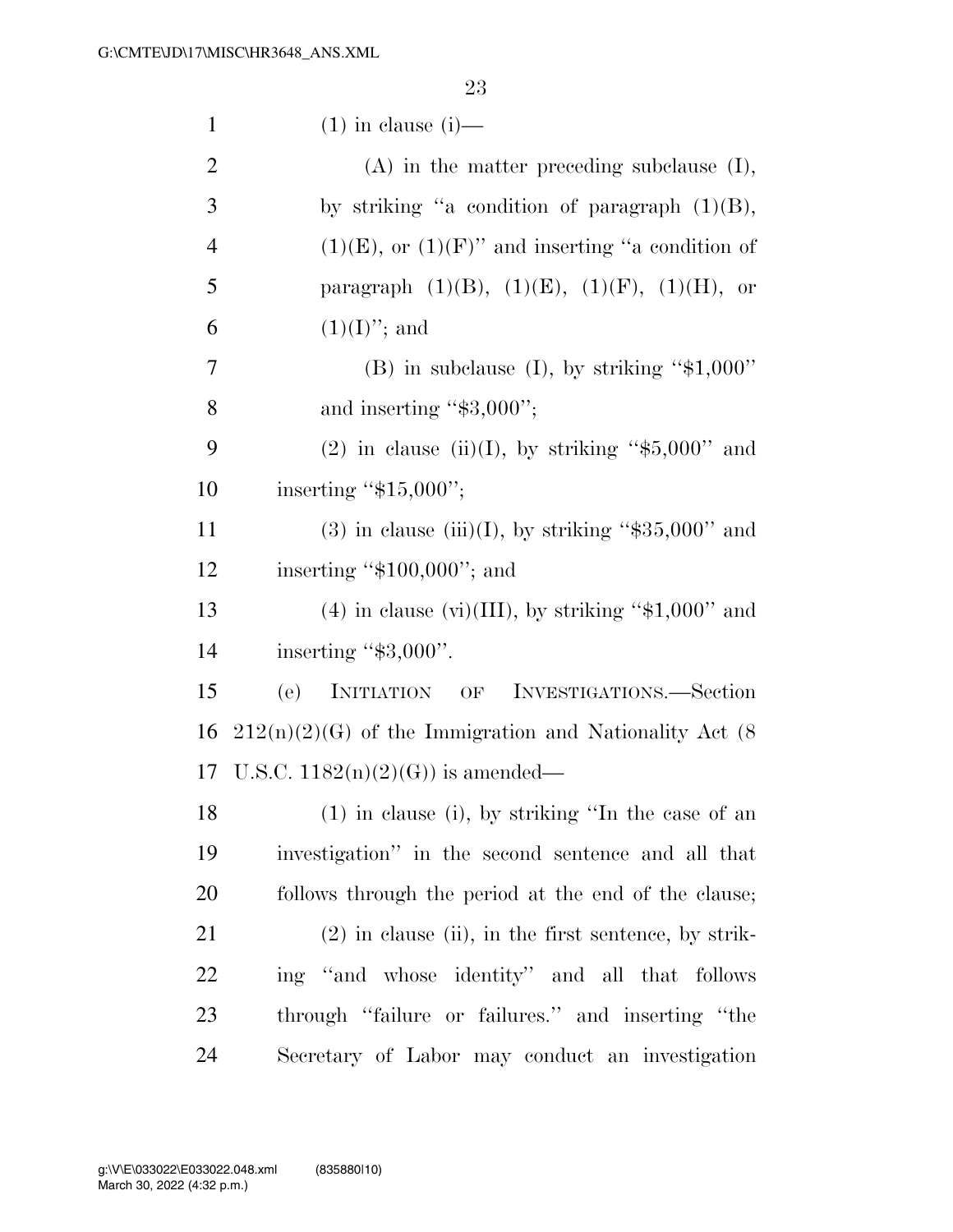| $\mathbf{1}$   | into the employer's compliance with the require-       |
|----------------|--------------------------------------------------------|
| $\overline{2}$ | ments under this subsection.";                         |
| 3              | $(3)$ in clause (iii), by striking the second sen-     |
| $\overline{4}$ | tence;                                                 |
| 5              | $(4)$ by striking clauses (iv) and (v);                |
| 6              | $(5)$ by redesignating clauses (vi), (vii), and (viii) |
| 7              | as clauses (iv), $(v)$ , and $(vi)$ , respectively;    |
| 8              | $(6)$ in clause (iv), as so redesignated—              |
| 9              | $(A)$ by striking "clause (viii)" and insert-          |
| 10             | ing "clause (vi)"; and                                 |
| <sup>11</sup>  | (B) by striking "meet a condition de-                  |
| 12             | scribed in clause (ii)" and inserting "comply          |
| 13             | with the requirements under this subsection";          |
| 14             | (7) by amending clause (v), as so redesignated,        |
| 15             | to read as follows:                                    |
| 16             | $``(v)(I)$ The Secretary of Labor shall                |
| 17             | provide notice to an employer of the intent            |
| 18             | to conduct an investigation under clause (i)           |
| 19             | or $(ii)$ .                                            |
| 20             | "(II) The notice shall be provided in                  |
| 21             | such a manner, and shall contain sufficient            |
| 22             | detail, to permit the employer to respond              |
| 23             | to the allegations before an investigation is          |
| 24             | commenced.                                             |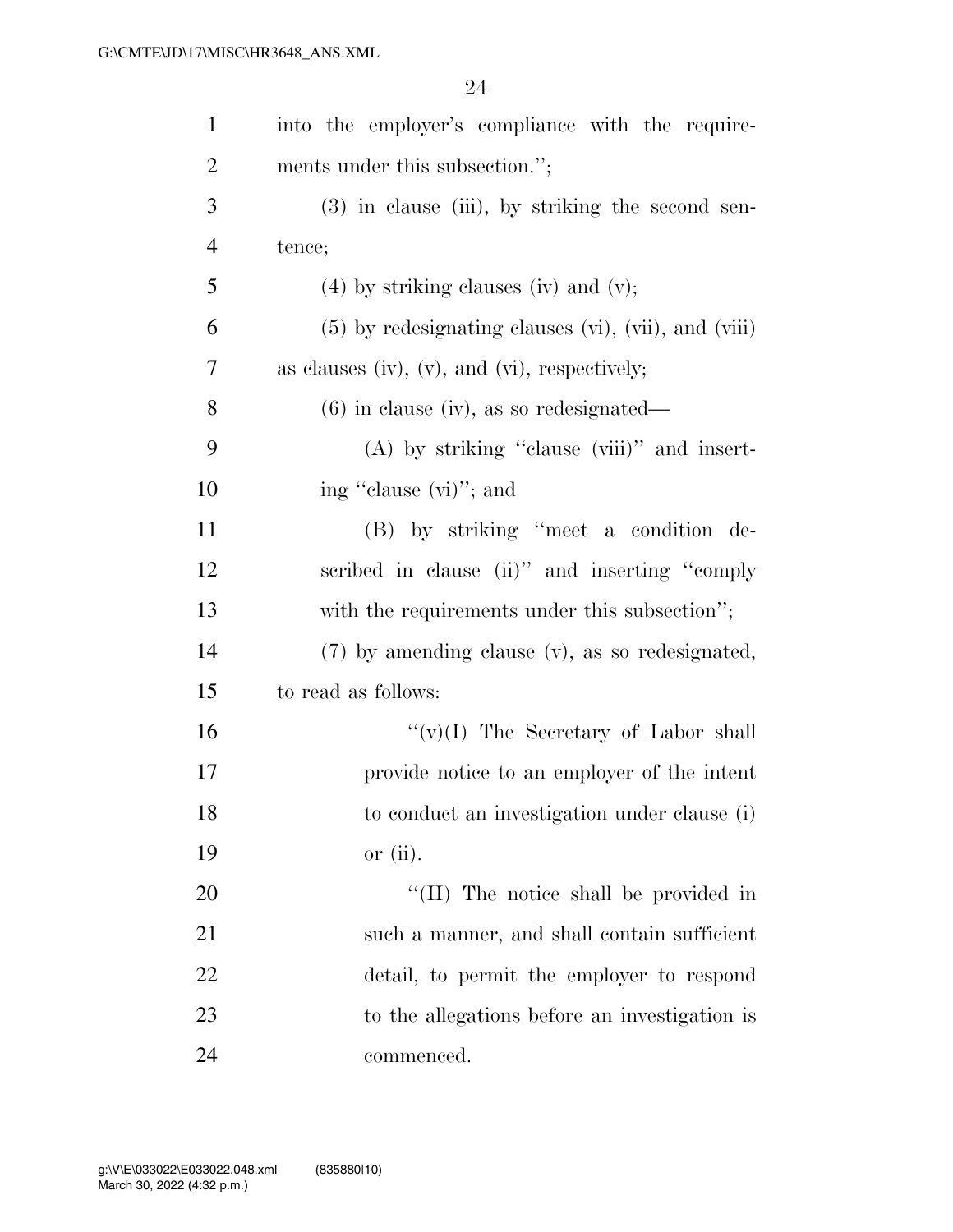| $\mathbf{1}$   | "(III) The Secretary is not required                    |
|----------------|---------------------------------------------------------|
| $\overline{2}$ | to comply with this clause if the Secretary             |
| 3              | determines that such compliance would                   |
| $\overline{4}$ | interfere with an effort by the Secretary to            |
| 5              | investigate or secure compliance by the em-             |
| 6              | ployer with the requirements of this sub-               |
| $\overline{7}$ | section.                                                |
| 8              | $\lq\lq (IV)$ A determination by the Sec-               |
| 9              | retary under this clause shall not be sub-              |
| 10             | ject to judicial review.";                              |
| 11             | $(8)$ in clause $(vi)$ , as so redesignated, by strik-  |
| 12             | ing "An investigation" in the first sentence and all    |
| 13             | that follows through "the determination." in the sec-   |
| 14             | ond sentence and inserting "If the Secretary of         |
| 15             | Labor, after an investigation under clause (i) or (ii), |
| 16             | determines that a reasonable basis exists to make a     |
| 17             | finding that the employer has failed to comply with     |
| 18             | the requirements under this subsection, the Sec-        |
| 19             | retary shall provide interested parties with notice of  |
| <b>20</b>      | such determination and an opportunity for a hearing     |
| 21             | in accordance with section 556 of title 5, United       |
| 22             | States Code, not later than 60 days after the date      |
| 23             | of such determination."; and                            |
|                |                                                         |

(9) by adding at the end the following: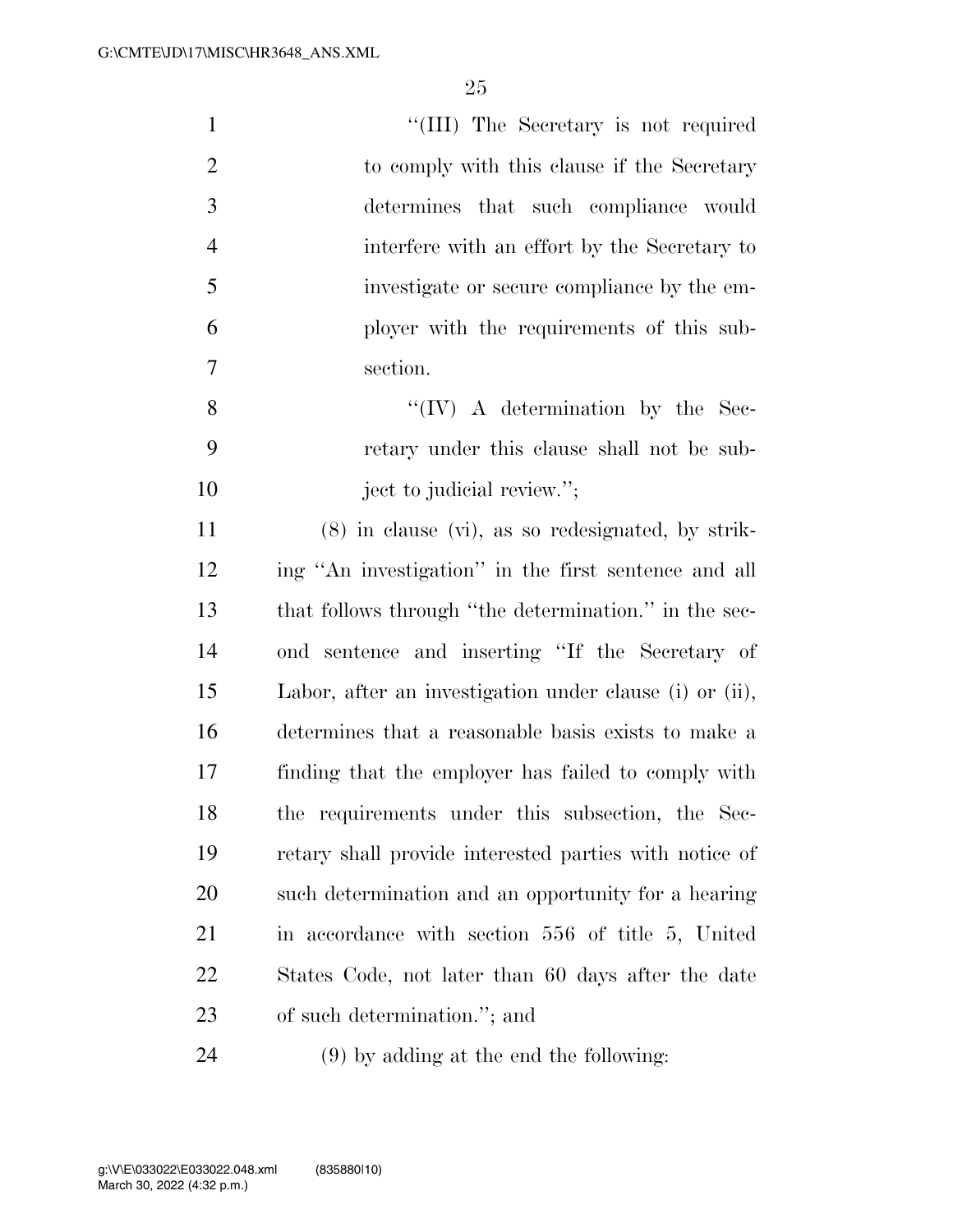1 ''(vii) If the Secretary of Labor, after 2 a hearing, finds that the employer has vio- lated a requirement under this subsection, the Secretary may impose a penalty pursu- $5 \tant{\text{ant to subparagn}}$  (C).". **SEC. 7. ADJUSTMENT OF STATUS FOR EMPLOYMENT-BASED IMMIGRANTS.**  (a) ADJUSTMENT OF STATUS FOR EMPLOYMENT- BASED IMMIGRANTS.—Section 245 of the Immigration and Nationality Act (8 U.S.C. 1255) is amended by add- ing at the end the following: 12 "(n) ADJUSTMENT OF STATUS FOR EMPLOYMENT- BASED IMMIGRANTS.—  $\frac{1}{2}$  (1) In GENERAL.—Notwithstanding subsection (a)(3), an alien (including the alien's spouse or child, if eligible to receive a visa under section 203(d)), may file an application for adjustment of status if—  $"({\rm A})$  the alien—  $\frac{1}{1}$  is present in the United States pursuant to a lawful admission as a non-22 immigrant, other than a nonimmigrant de- scribed in subparagraph (B), (C), (D), or 24 (S) of section  $101(a)(15)$ , section  $212(l)$ , or section 217; and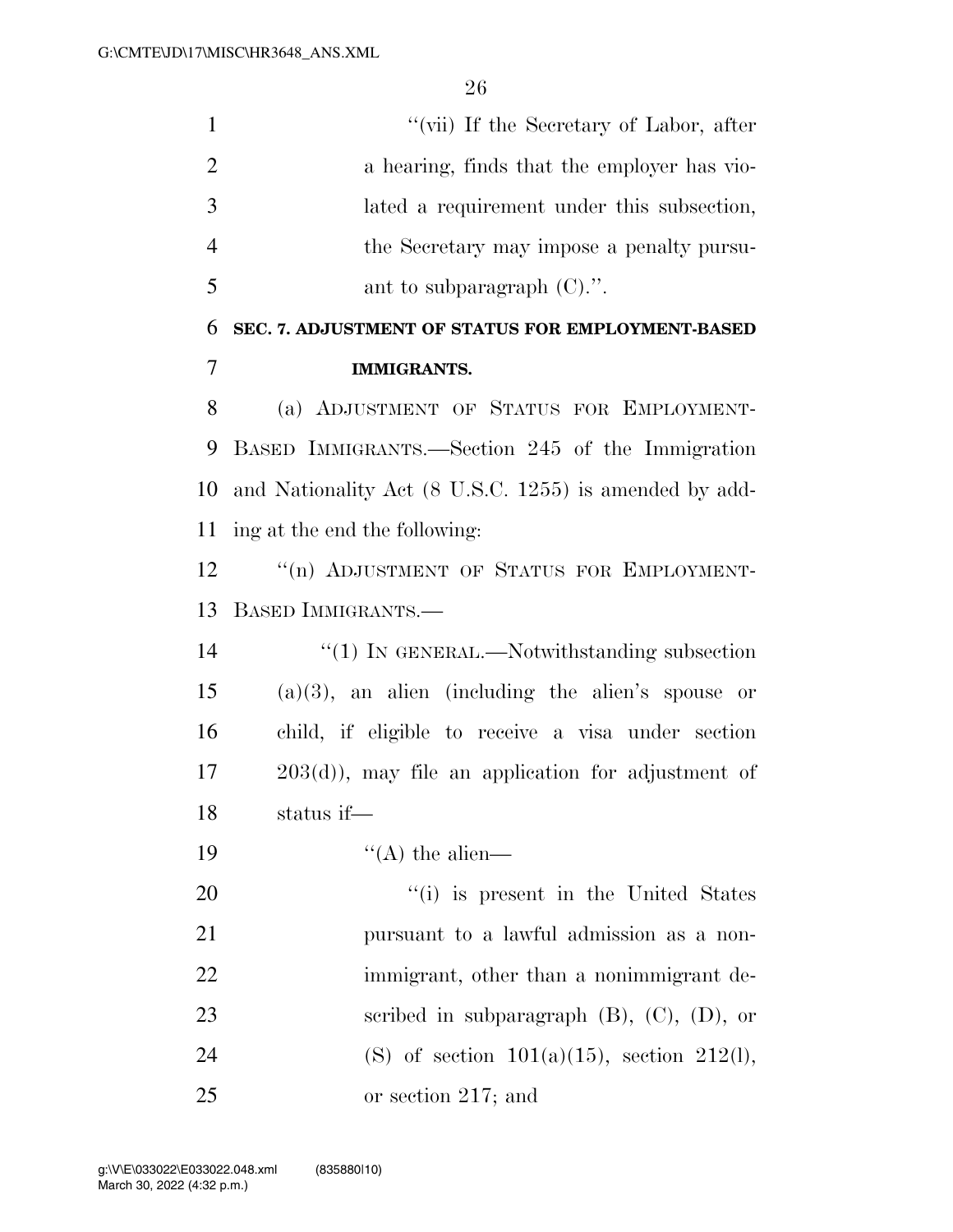| $\mathbf{1}$   | "(ii) subject to subsection $(k)$ , is not             |
|----------------|--------------------------------------------------------|
| $\overline{2}$ | ineligible for adjustment of status under              |
| 3              | subsection $(e)$ ; and                                 |
| $\overline{4}$ | $\cdot$ (B) not less than 2 years have elapsed         |
| 5              | since the immigrant visa petition filed by or on       |
| 6              | behalf of the alien under subparagraph (E) or          |
| 7              | $(F)$ of section $204(a)(1)$ was approved.             |
| 8              | "(2) PROTECTION FOR CHILDREN.—The child                |
| 9              | of a principal alien who files an application for ad-  |
| 10             | justment of status under this subsection shall con-    |
| 11             | tinue to qualify as a child for purposes of the appli- |
| 12             | cation, regardless of the child's age or whether the   |
| 13             | principal alien is deceased at the time an immigrant   |
| 14             | visa becomes available.                                |
| 15             | "(3) TRAVEL AND EMPLOYMENT AUTHORIZA-                  |
| 16             | TION.                                                  |
| 17             | "(A) ADVANCE PAROLE.—Applicants for                    |
| 18             | adjustment of status under this subsection shall       |
| 19             | be eligible for advance parole under the same          |
| 20             | terms and conditions as applicants for adjust-         |
| 21             | ment of status under subsection (a).                   |
| 22             | "(B) EMPLOYMENT AUTHORIZATION.-                        |
| 23             | "(i) PRINCIPAL ALIEN.—Subject to                       |
| 24             | paragraph (4), a principal applicant for               |
| 25             | adjustment of status under this subsection             |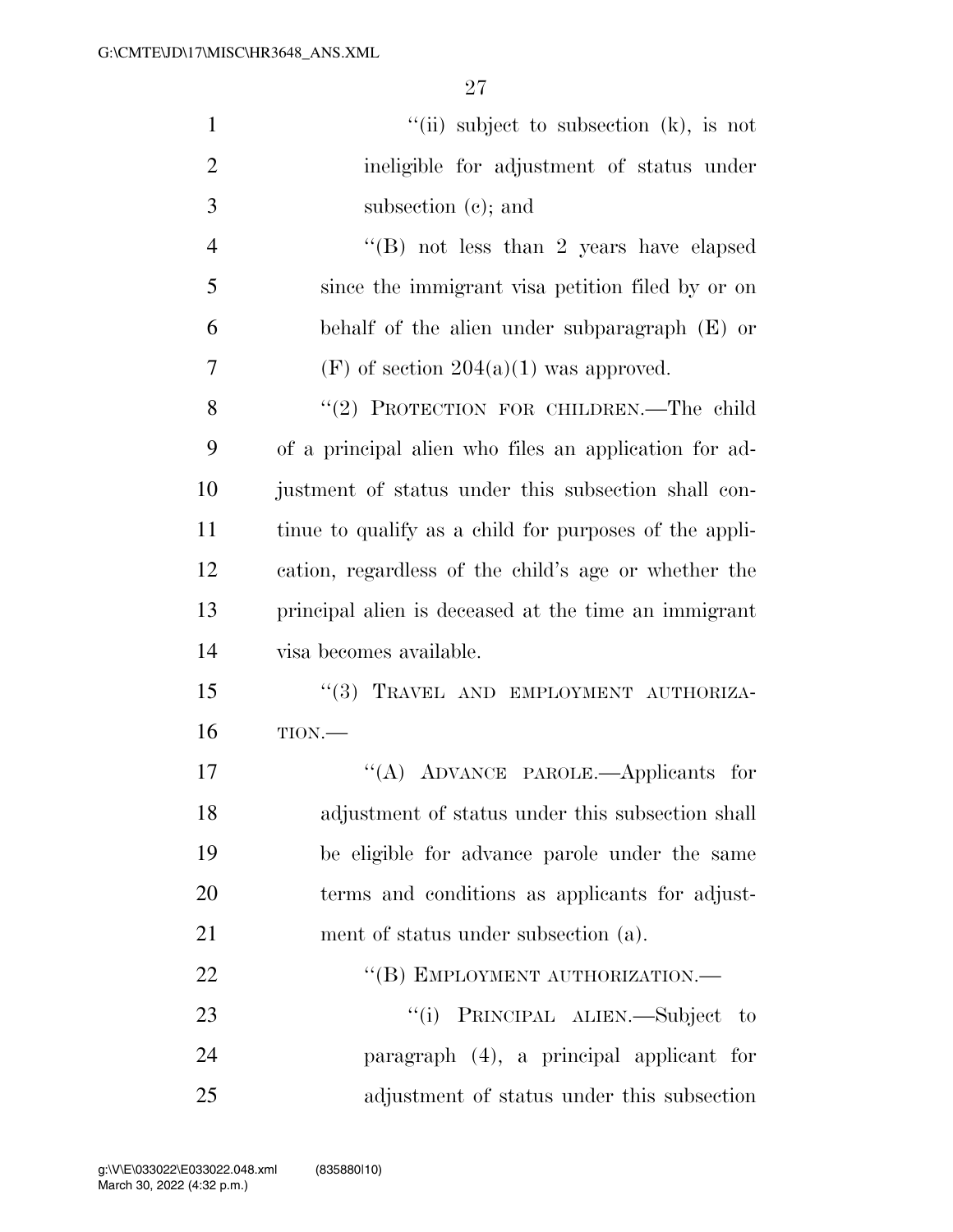| $\mathbf{1}$   | shall be eligible for work authorization        |
|----------------|-------------------------------------------------|
| $\overline{2}$ | under the same terms and conditions as          |
| 3              | applicants for adjustment of status under       |
| $\overline{4}$ | subsection (a).                                 |
| 5              | "(ii) LIMITATIONS ON EMPLOYMENT                 |
| 6              | AUTHORIZATION FOR DEPENDENTS.—A                 |
| $\overline{7}$ | dependent alien who was neither author-         |
| 8              | ized to work nor eligible to request work       |
| 9              | authorization at the time an application for    |
| 10             | adjustment of status is filed under this        |
| 11             | subsection shall not be eligible to receive     |
| 12             | work authorization due to the filing of         |
| 13             | such application.                               |
| 14             | "(4) CONDITIONS ON ADJUSTMENT OF STATUS         |
| 15             | AND EMPLOYMENT AUTHORIZATION FOR PRINCIPAL      |
| 16             | ALIENS.                                         |
| 17             | "(A) In GENERAL.—During the time an             |
| 18             | application for adjustment of status under this |
| 19             | subsection is pending and until such time an    |
| 20             | immigrant visa becomes available—               |
| 21             | "(i) the terms and conditions of the            |
| 22             | alien's employment, including duties,           |
| 23             | hours, and compensation, must be com-           |
| 24             | mensurate with the terms and conditions         |
| 25             | applicable to the employer's similarly situ-    |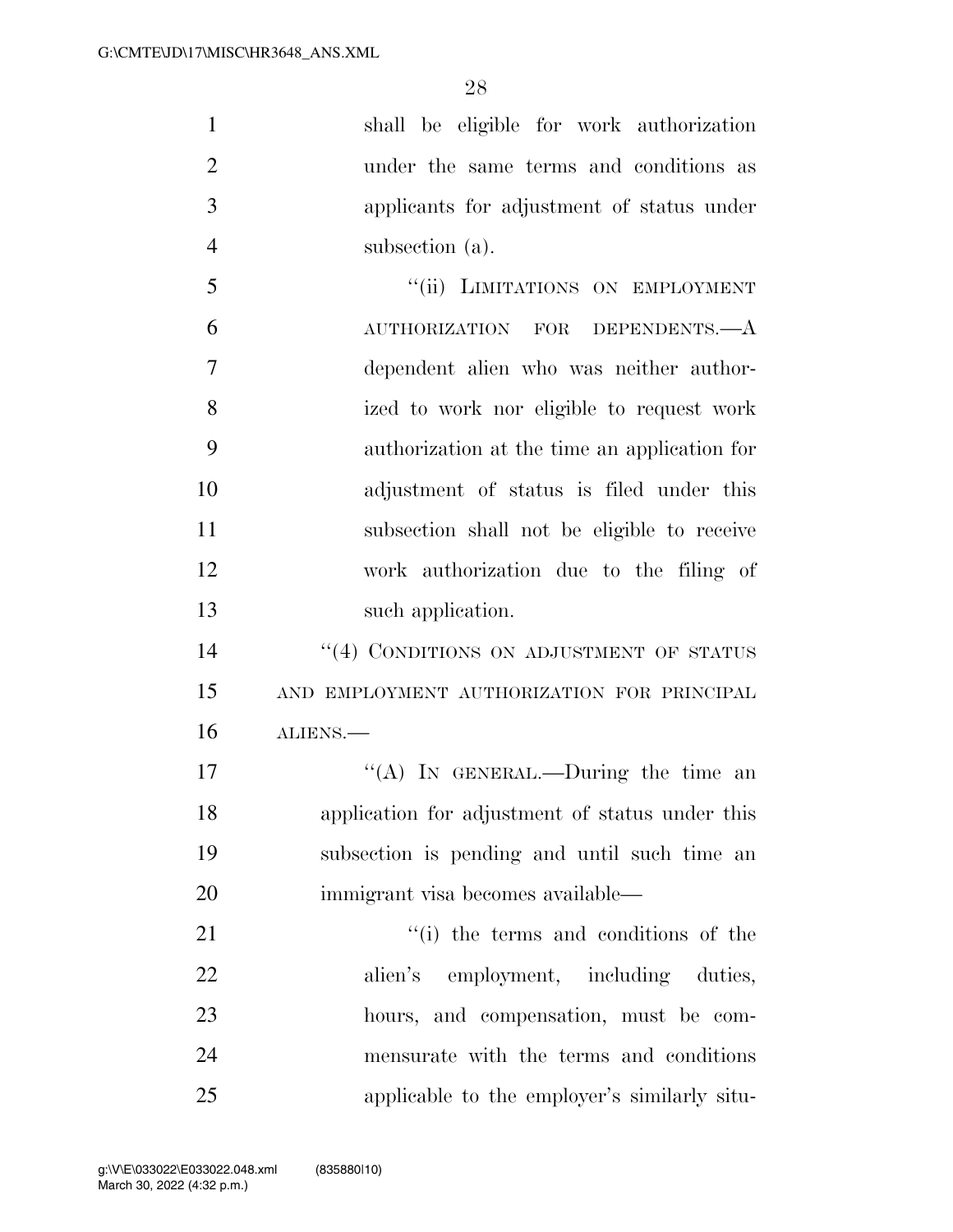| $\mathbf{1}$   | ated United States workers in the area of          |
|----------------|----------------------------------------------------|
| $\overline{2}$ | employment, or if the employer does not            |
| 3              | employ and has not recently employed               |
| $\overline{4}$ | more than two such workers, the terms              |
| 5              | and conditions of such employment must             |
| 6              | be commensurate with the terms and con-            |
| 7              | ditions applicable to other similarly situ-        |
| 8              | ated United States workers in the area of          |
| 9              | employment; and                                    |
| 10             | "(ii) consistent with section $204(j)$ , if        |
| 11             | the alien changes positions or employers,          |
| 12             | the new position is in the same or a similar       |
| 13             | occupational classification as the job for         |
| 14             | which the petition was filed.                      |
| 15             | "(B) SPECIAL FILING PROCEDURES.—An                 |
| 16             | application for adjustment of status filed by a    |
| 17             | principal alien under this subsection shall be ac- |
| 18             | companied by-                                      |
| 19             | "(i) a signed letter from the principal            |
| 20             | alien's current or prospective employer at-        |
| 21             | testing that the terms and conditions of           |
| 22             | the alien's employment are commensurate            |
| 23             | with the terms and conditions of employ-           |
| 24             | ment for similarly situated United States          |
| 25             | workers in the area of employment; and             |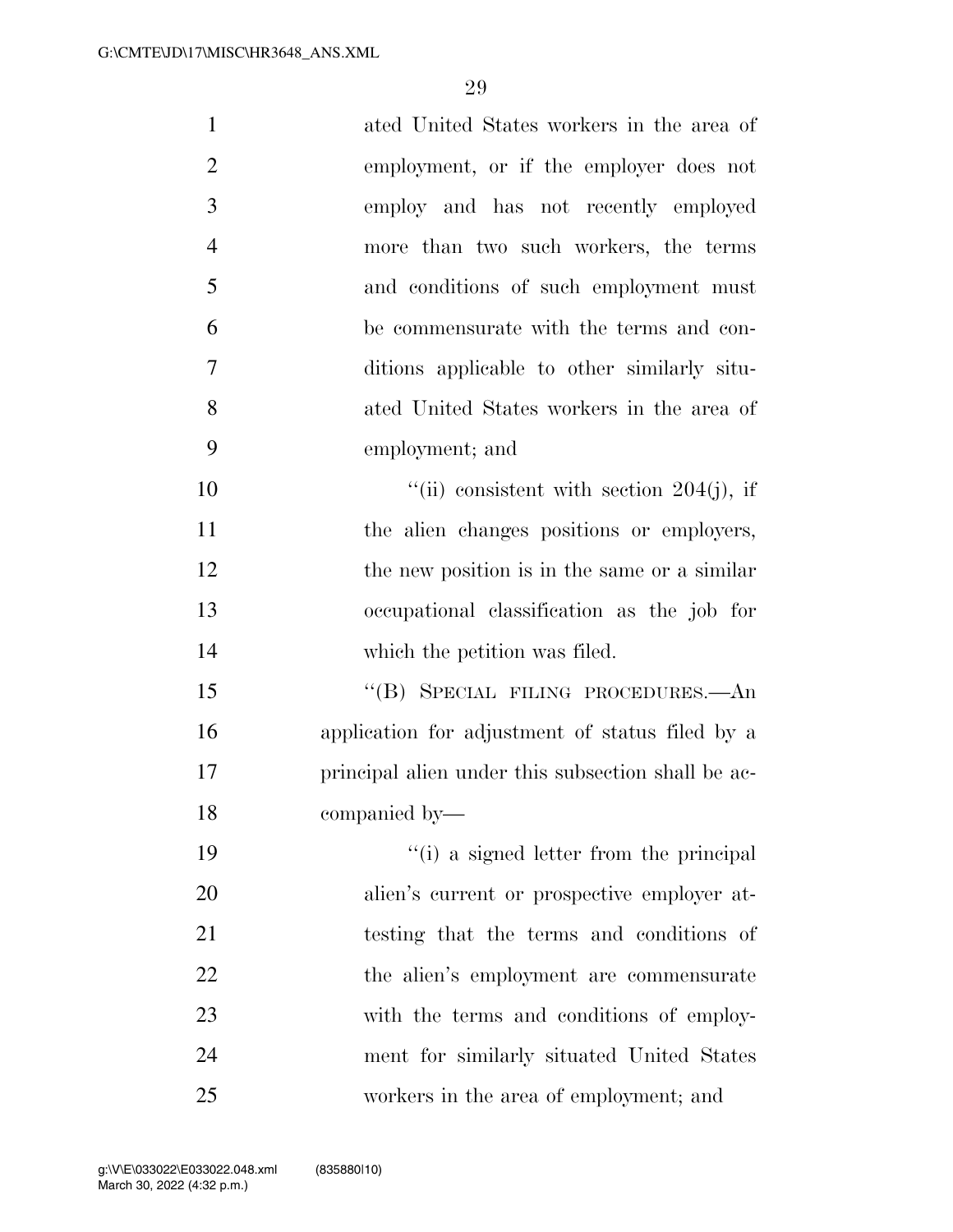| $\mathbf{1}$   | "(ii) other information deemed nec-         |
|----------------|---------------------------------------------|
| $\overline{2}$ | essary by the Secretary of Homeland Secu-   |
| 3              | rity to verify compliance with subpara-     |
| $\overline{4}$ | graph(A).                                   |
| 5              | "(C) APPLICATION FOR EMPLOYMENT AU-         |
| 6              | THORIZATION.                                |
| 7              | "(i) IN GENERAL.—An application for         |
| 8              | employment authorization filed by a prin-   |
| 9              | cipal applicant for adjustment of status    |
| 10             | under this subsection shall be accompanied  |
| 11             | by a Confirmation of Bona Fide Job Offer    |
| 12             | or Portability (or any form associated with |
| 13             | section $204(j)$ ) attesting that—          |
| 14             | $\lq (I)$ the job offered in the immi-      |
| 15             | grant visa petition remains a bona          |
| 16             | fide job offer that the alien intends to    |
| 17             | accept upon approval of the adjust-         |
| 18             | ment of status application; or              |
| 19             | "(II) the alien has accepted a              |
| 20             | new full-time job in the same or a          |
| 21             | similar occupational classification as      |
| 22             | the job described in the approved im-       |
| 23             | migrant visa petition.                      |
| 24             | "(ii) VALIDITY.—An employment au-           |
| 25             | thorization document issued to a principal  |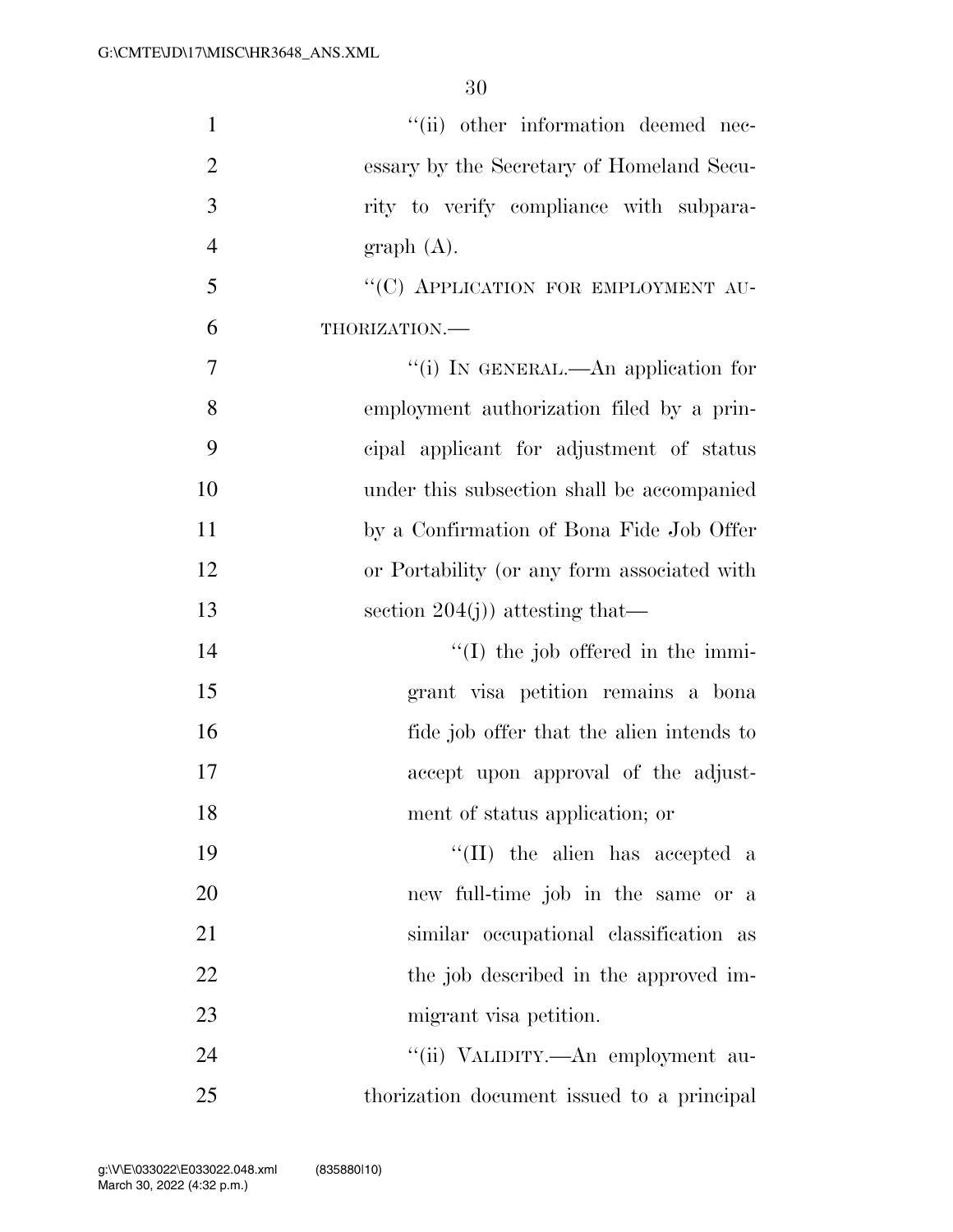| $\mathbf{1}$   | alien who has filed an application for ad-    |
|----------------|-----------------------------------------------|
| $\overline{2}$ | justment of status under this subsection      |
| 3              | shall be valid for three years.               |
| $\overline{4}$ | "(iii) RENEWAL.—Any request by a              |
| 5              | principal alien to renew an employment au-    |
| 6              | thorization document associated with such     |
| $\overline{7}$ | alien's application for adjustment of status  |
| 8              | filed under this subsection shall be accom-   |
| 9              | panied by the evidence described in sub-      |
| 10             | paragraphs $(B)$ and $(C)(i)$ .               |
| 11             | $``(5)$ DECISION.—                            |
| 12             | "(A) In GENERAL.—An adjustment of sta-        |
| 13             | tus application filed under paragraph (1) may |
| 14             | not be approved—                              |
| 15             | "(i) until the date on which an immi-         |
| 16             | grant visa becomes available; and             |
| 17             | "(ii) if the principal alien has not,         |
| 18             | within the preceding 12 months, filed a       |
| 19             | Confirmation of Bona Fide Job Offer or        |
| 20             | Portability (or any form associated with      |
| 21             | section $204(j)$ .                            |
| 22             | "(B) REQUEST FOR EVIDENCE.—If at the          |
| 23             | time an immigrant visa becomes available, a   |
| 24             | Confirmation of Bona Fide Job Offer or Port-  |
| 25             | ability (or any form associated with section  |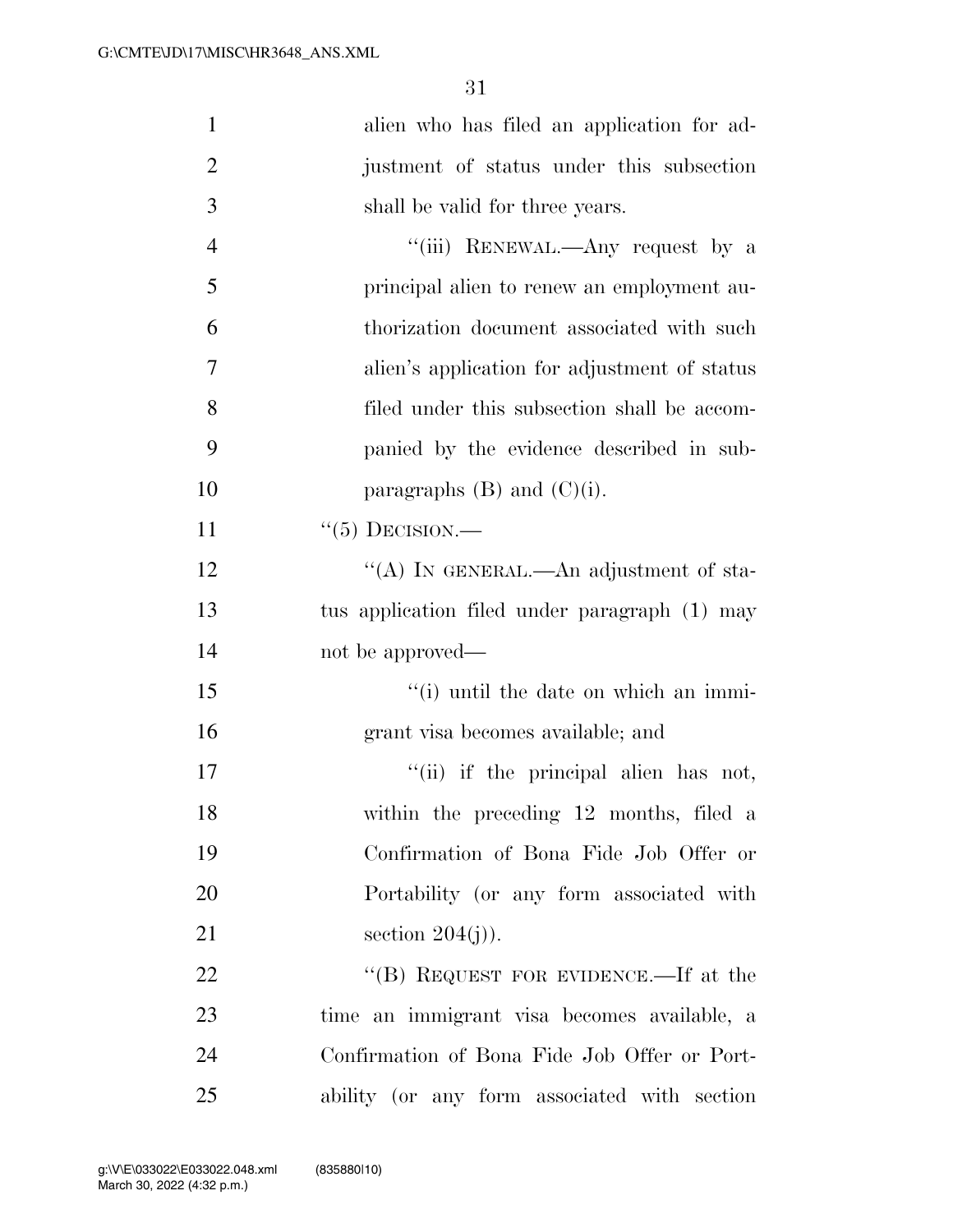204(j)) has not been filed by the principal alien within the preceding 12 months, the Secretary of Homeland Security shall notify the alien and provide instructions for submitting such form.

5 "'(C) NOTICE OF INTENT TO DENY.—If the most recent Confirmation of Bona Fide Job Offer or Portability (or any form associated with section 204(j)) or any prior form indicates 9 a lack of compliance with paragraph  $(4)(A)$ , the Secretary of Homeland Security shall issue a notice of intent to deny the application for ad- justment of status and provide the alien the op-portunity to submit evidence of compliance.

 ''(D) DENIAL.—An application for adjust- ment of status under this subsection may be de-nied if the alien fails to—

17  $\qquad$  ''(i) timely file a Confirmation of Bona Fide Job Offer or Portability (or any 19 form associated with section 204(j) in re- sponse to a request for evidence issued 21 under subparagraph (B); or

22  $\frac{1}{2}$   $\frac{1}{2}$   $\frac{1}{2}$   $\frac{1}{2}$  establish, by a preponderance of the evidence, compliance with paragraph 24 (4)(A).

 $^{(1)}$   $^{(6)}$  FEES.—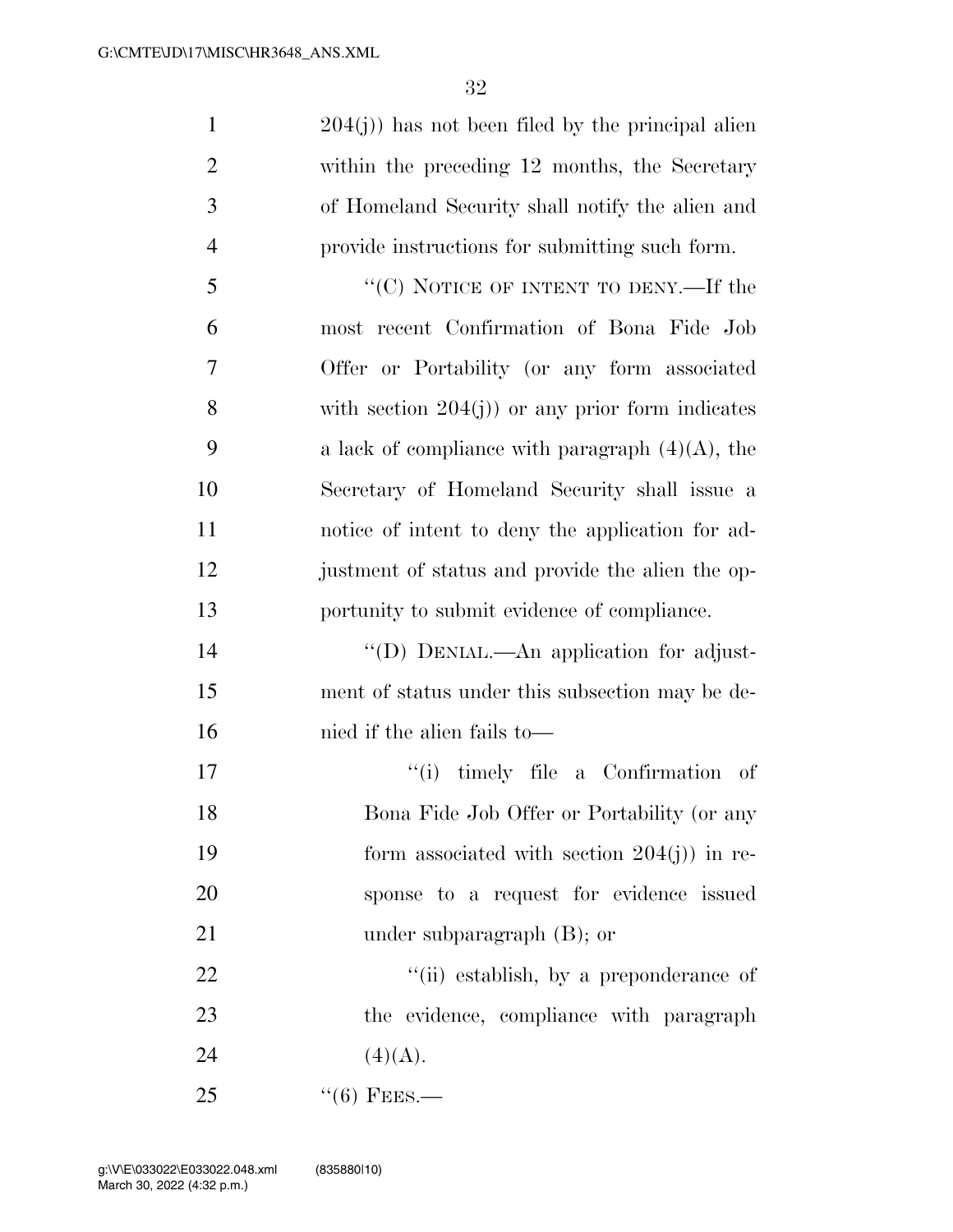| $\mathbf{1}$   | "(A) IN GENERAL.—Notwithstanding any            |
|----------------|-------------------------------------------------|
| $\overline{2}$ | other provision of law, the Secretary of Home-  |
| 3              | land Security shall charge and collect a fee in |
| $\overline{4}$ | the amount of $$2,000$ to process each Con-     |
| 5              | firmation of Bona Fide Job Offer or Portability |
| 6              | (or any form associated with section $204(j)$ ) |
| 7              | filed under this subsection.                    |
| 8              | "(B) DEPOSIT AND USE OF FEES.—Fees              |
| 9              | collected under subparagraph (A) shall be de-   |
| 10             | posited and used as follows:                    |
| 11             | "(i) Fifty percent of such fees shall be        |
| 12             | deposited in the Immigration Examinations       |
| 13             | Fee Account established under section           |
| 14             | 286(m).                                         |
| 15             | "(ii) Fifty percent of such fees shall          |
| 16             | be deposited in the Treasury of the United      |
| 17             | States as miscellaneous receipts.               |
| 18             | $``(7)$ APPLICATION.—                           |
| 19             | "(A) The provisions of this subsection—         |
| 20             | "(i) shall apply beginning on the date          |
| 21             | that is one year after the date of the en-      |
| 22             | actment of the Equal Access to Green            |
| 23             | cards for Legal Employment Act of 2022;         |
| 24             | and                                             |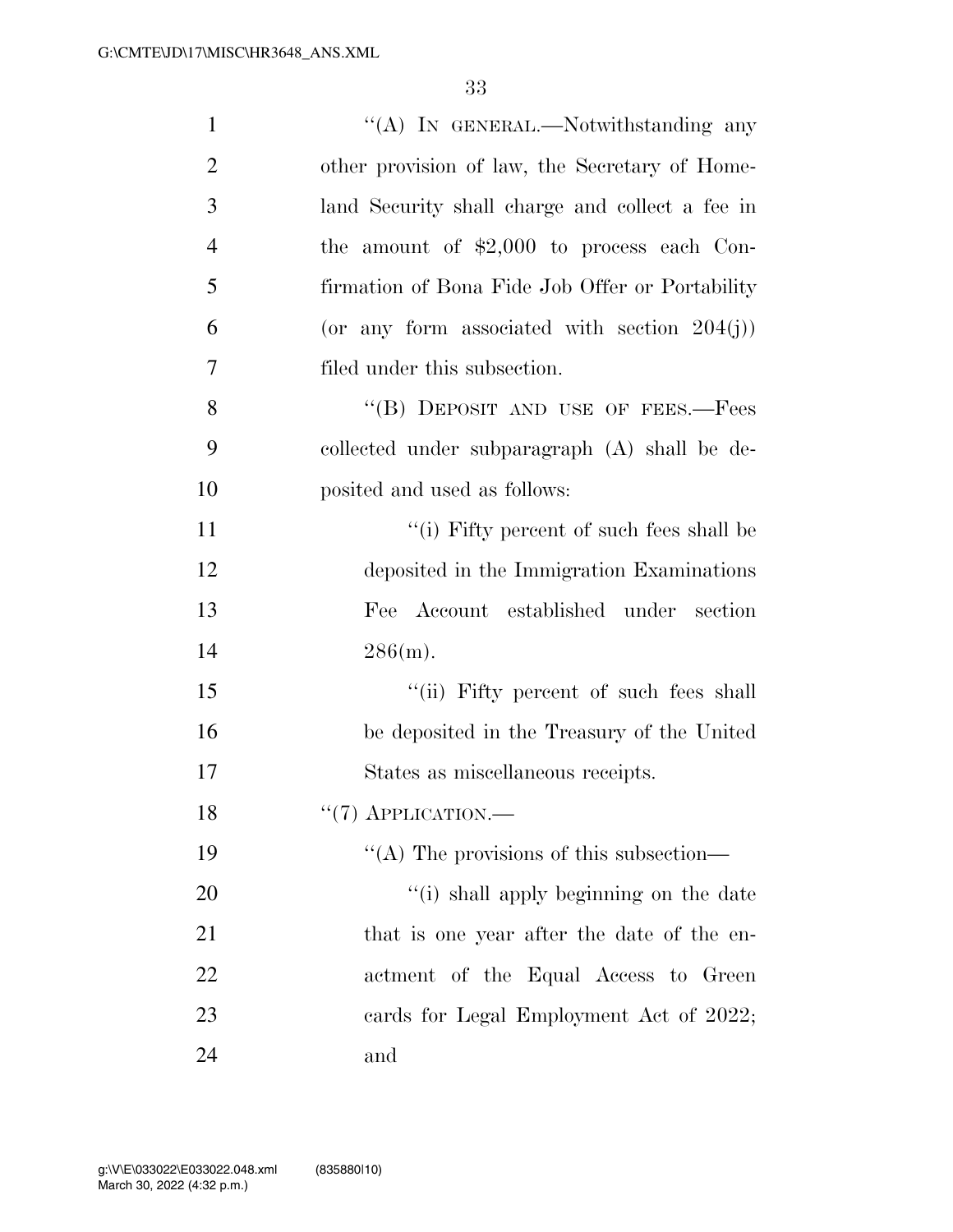| $\mathbf{1}$   | "(ii) except as provided in subpara-              |
|----------------|---------------------------------------------------|
| $\overline{2}$ | $graph$ (B), shall cease to apply as of the       |
| 3              | date that is nine years after the date of the     |
| $\overline{4}$ | enactment of such Act.                            |
| 5              | $\lq\lq$ (B) This subsection shall continue to    |
| 6              | apply with respect to any alien who has filed an  |
| 7              | application for adjustment of status under this   |
| 8              | subsection any time prior to the date on which    |
| 9              | this subsection otherwise ceases to apply.        |
| 10             | "(8) CLARIFICATIONS.—For purposes of this         |
| 11             | subsection:                                       |
| 12             | "(A) The term 'similarly situated United          |
| 13             | States workers' includes United States workers    |
| 14             | performing similar duties, subject to similar su- |
| 15             | pervision, and with similar educational back-     |
| 16             | grounds, industry expertise, employment experi-   |
| 17             | ence, levels of responsibility, and skill sets as |
| 18             | the alien in the same geographic area of em-      |
| 19             | ployment as the alien.                            |
| 20             | $\lq\lq$ (B) The duties, hours, and compensation  |
| 21             | of the alien are 'commensurate' with those of-    |
| 22             | fered to United States workers in the same area   |
| 23             | of employment if the employer can demonstrate     |
| 24             | that the duties, hours, and compensation are      |
| 25             | consistent with the range of such terms and       |